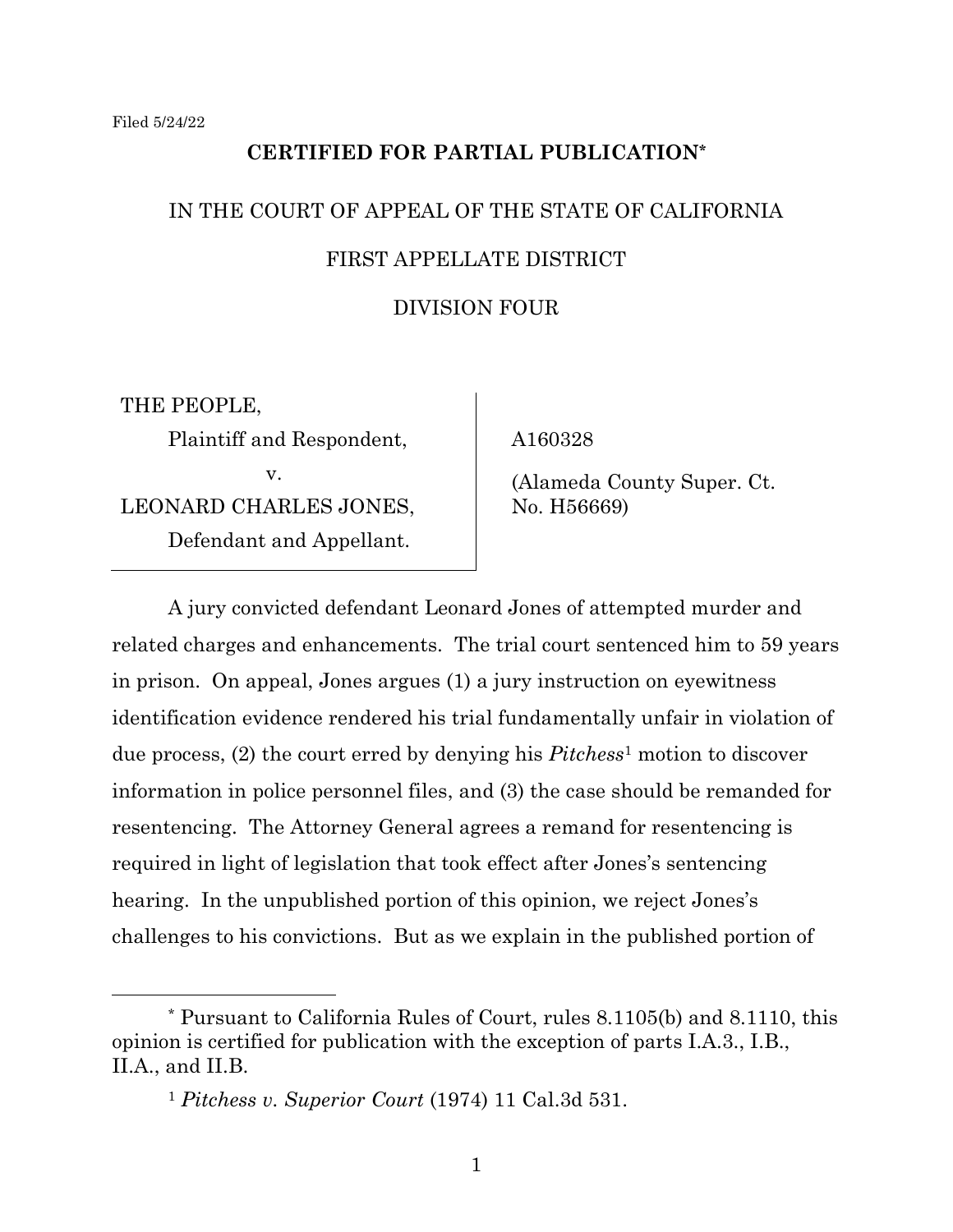the opinion, we agree with the parties as to the impact of the new legislation. We therefore will remand for resentencing.

# **I. BACKGROUND**

The charges against Jones arose from a shooting that took place in the parking lot of a San Leandro apartment complex on the evening of June 16, 2013. Jones's defense at trial was that he was misidentified and was not the shooter.

# **A.** *The Prosecution's Case*

#### **1. Background: Events Prior to the Shooting**

In 2013, 16-year-old P.T. lived in the complex with her aunt. Jones's sister, Lyndetta Jones, also lived in the complex, and Jones sometimes visited the property.

P.T. testified she had two interactions with Jones at the apartment complex prior to the date of the shooting. On the first occasion, Jones approached P.T. in the parking lot and asked for her name. Because P.T. did not know Jones and was not interested in him, she gave him a fake name, "Nancy."

On the second occasion, which was about a week before the shooting, Jones tried to ask P.T. out. She told him to leave her alone and that she had a boyfriend. Jones persisted, and he and P.T. began cursing at each other. Jones then pulled out a gun, pointed it at P.T., and told her she should not curse at him or she would see what happens.

#### **2. The Shooting**

On June 16, 2013, around 9:00 p.m., 22-year-old Gbessaykai Massaquoi was with P.T. in his two-door Honda Civic hatchback at the San Leandro Marina. Massaquoi was smoking marijuana. P.T. and Massaquoi were friends.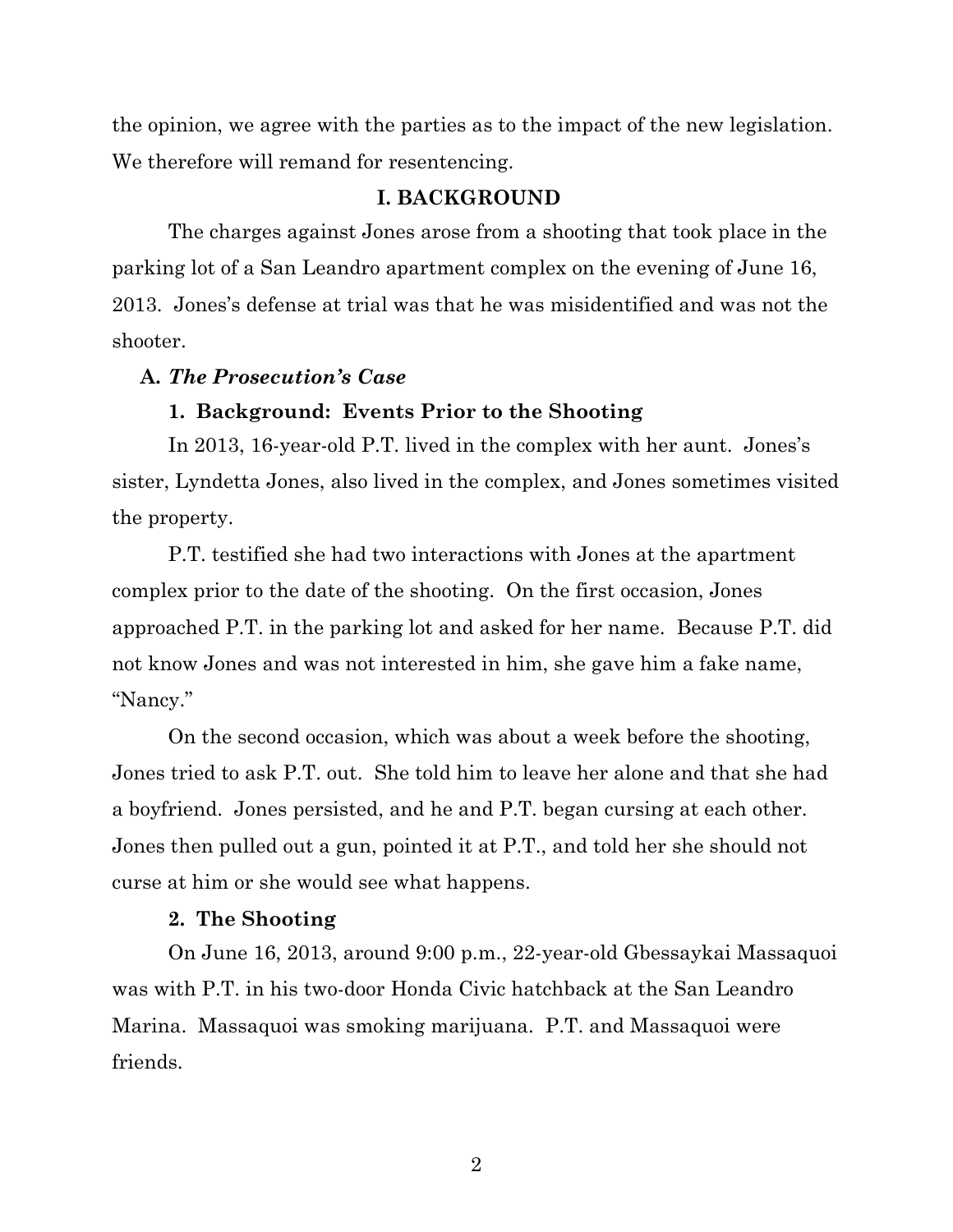Massaquoi then drove to Hayward and picked up three other friends, 22-year-old Najeem Mirzada, 21-year-old Sandip Prasad, and 18-year-old Cedric Sallie. P.T. sat in the front passenger seat, and Massaquoi's three other friends sat in back.

Massaquoi drove the group back to San Leandro to drop P.T. off at her home. He dropped her off at a liquor store near the apartment complex, rather than at the complex. Massaquoi testified that he dropped P.T. off there only because it was convenient and because P.T. told him to. P.T. testified Massaquoi dropped her off there so that her aunt would not see her hanging out with an adult man.

After P.T. got out of the car, Massaquoi saw a man walking quickly behind her while holding a paper bag that appeared to contain a bottled drink. Massaquoi described this male as a fit Black man, five feet nine inches to five feet 10 inches tall, with short hair, and wearing a white shirt and white pants. Cedric Sallie described the man as Black, six feet tall with short hair, and no facial hair, and weighing 160 to 170 pounds. Sandip Prasad, who had moved to the front seat when P.T. got out of the car, described the African-American man following P.T. as 25 to 30 years old, six feet tall and 160 pounds, with short curly hair, and wearing a white tank top with dark jeans. Najeem Mirzada described the fit man following P.T. as Black, about six feet to six feet two inches tall, with short hair and in his mid-20's, and wearing a white shirt and light-colored baggie jeans.

P.T. testified Jones was the man following her. Jones came up from behind her and got close to her side, about a foot away, and tried talking to her. However, given what had happened between them previously, P.T. was nervous, scared, walking fast, and not paying attention to Jones's words. P.T. had testified at the preliminary hearing that Jones walked behind her.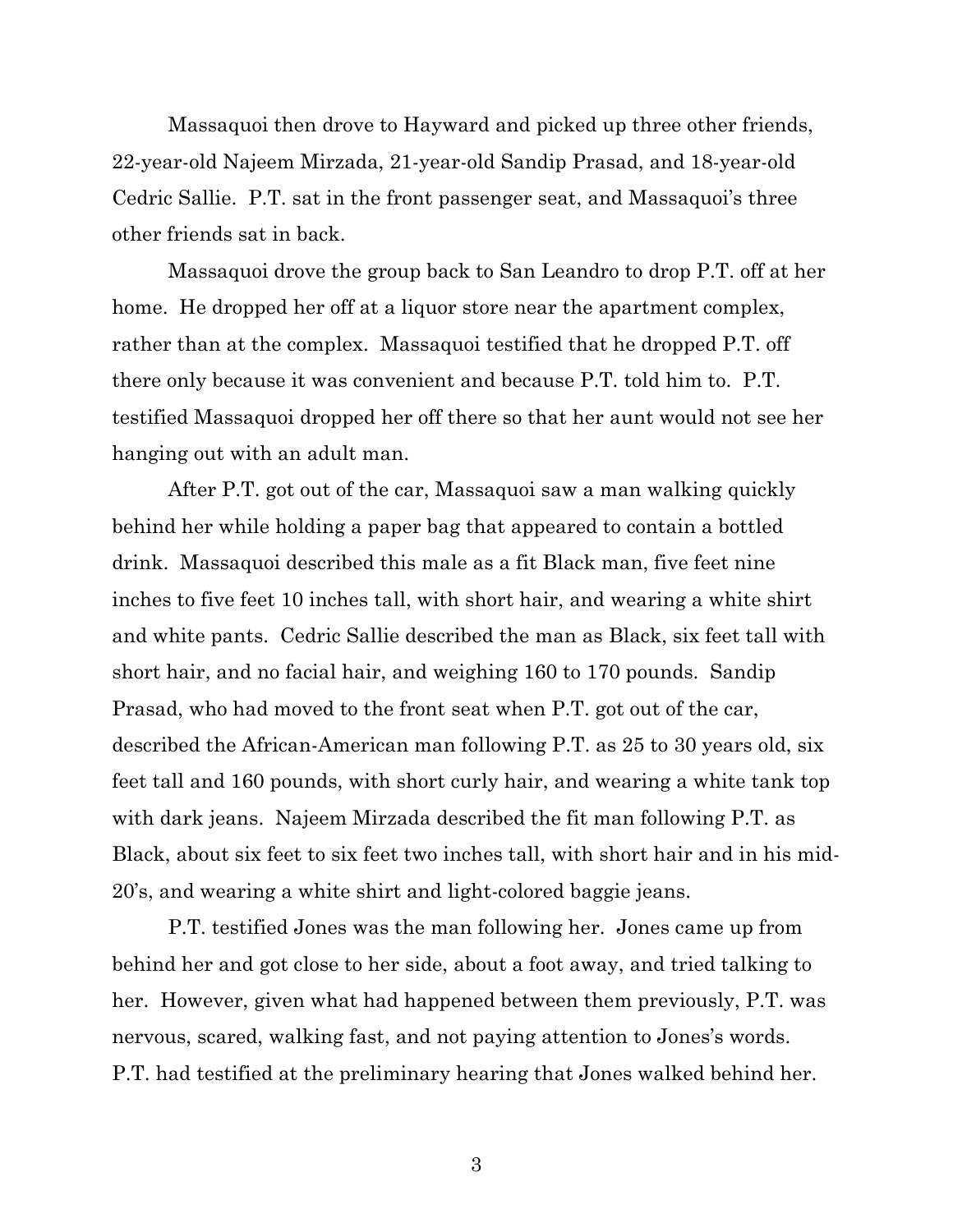Massaquoi never saw P.T. turn around and look at the man. Massaquoi testified that the man started out about 14 feet behind P.T., and eventually closed the gap to about six to seven feet.

Because Massaquoi believed the man was following P.T., he made a U-turn and drove into the apartment complex parking lot, stopping next to P.T. and asking her if she was okay. Massaquoi testified that P.T. looked scared and did not reply as she kept walking. P.T. testified that she replied " 'yes' " to Massaquoi's request that she call him after she got to her apartment.

After P.T. walked out of view, the man who had been following her pulled out a black gun, approached the Honda, and asked if they had a problem. Massaquoi's window was halfway down, and he responded he was " 'just trying to make sure if she's okay.' " The man replied, " 'Oh, yeah I know Nancy," and told them to "bounce" or leave, in an angry tone. Massaquoi put the car in reverse and heard five to six gunshots. A bullet shattered the car window, and Massaquoi was hit in the ankle and forearm. Massaquoi was able to drive to a gas station, where he and Prasad switched seats. Prasad then drove to a hospital.

A resident of the complex, Olayo Maradiaga, arrived home and was outside his apartment when he saw a Black man arguing with people in a car. The man fired three or four shots at the car and ran away. Maradiaga told officers he would not be able to identify the shooter because he had been very far away (about 60 meters) and it was already nighttime.

Heather Tackett, the property manager for the apartment complex and a resident there, was in her apartment on the evening of June 16, 2013, and heard gunshots outside. She called 911 and looked out through the blinds on her living room window. She saw someone running through the parking lot.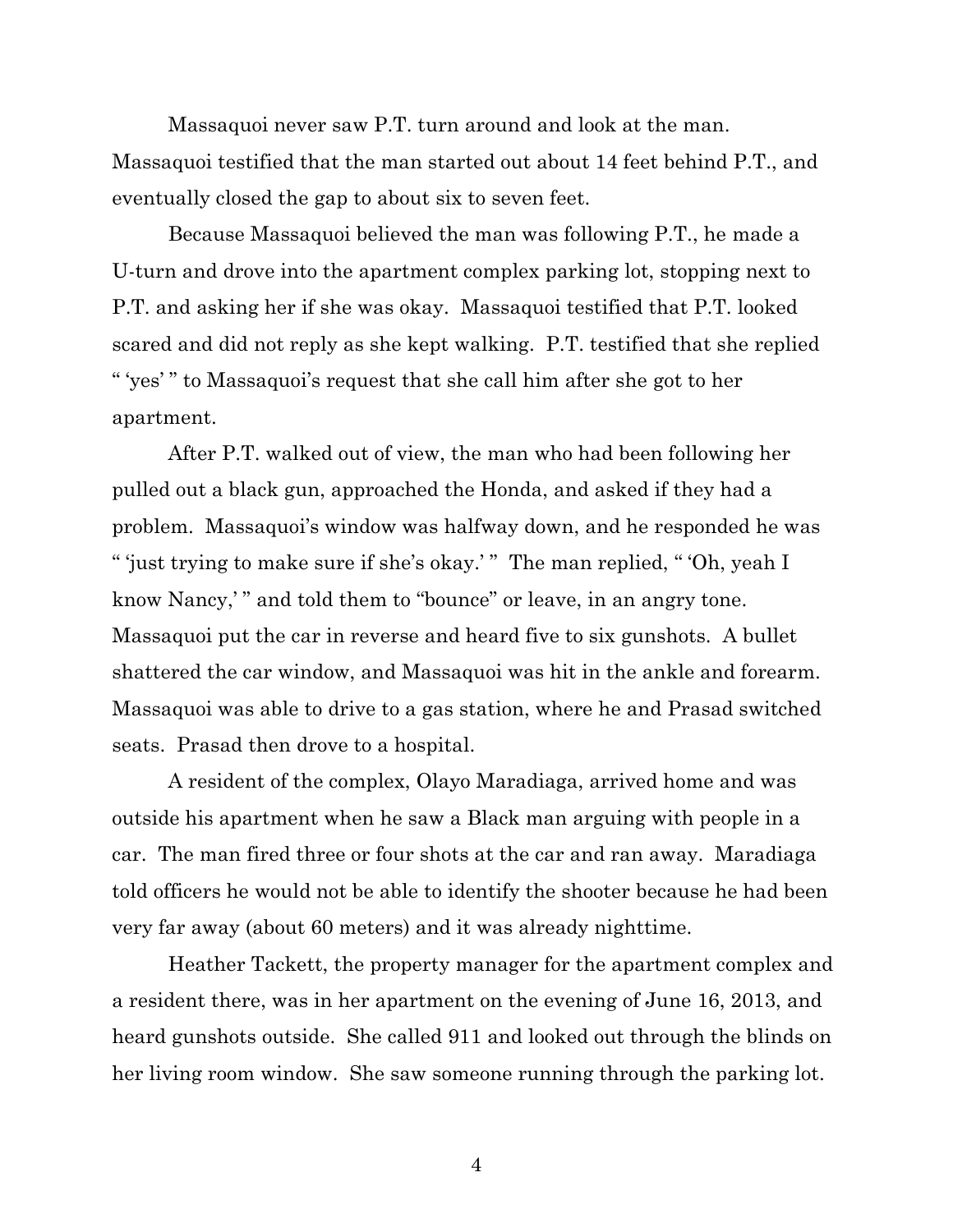Tackett recognized the man as the brother of resident Lyndetta Jones (although she did not know his name). Tackett had interacted with him on about five occasions. Tackett told the 911 operator that she saw a man who " 'looked like' " the brother of one of her residents.

#### **3. The Lineups and Witness Identifications**

Sergeant Robert Young of the Alameda County Sheriff's Department conducted a photo lineup on June 17, 2013, the day after the shooting. In the lineup, which another officer had prepared, Jones was the number five photo in the set of six photos. P.T. identified number five, Jones, as the man who had followed her the previous evening. She did not see that person shoot a gun.

The four men who were in Massaquoi's car at the time of the shooting— Massaquoi, Sallie, Prasad, and Mirzada—were shown the same photo lineup on June 17, 2013, the day after the shooting. They did not identify any of the men in the photo lineup as the shooter. When Sergeant Young asked which of the people in the lineup looked " 'the closest' " to the person who shot into the car, Massaquoi chose photo numbers three and six.

Sergeant Young later received a more recent booking photo of Jones and thought he looked "completely different" from the photo used in the June 17 lineup. He used this photo to create a second lineup, this time placing Jones's photo in position number one. Jones was the only person who appeared in both the first and second photo lineups.

On July 28, 2013, Sergeant Young met the occupants of the Honda at a Starbucks coffee house to show them the second photo lineup. Massaquoi selected photo number one (Jones). In August 2014, Massaquoi told a deputy district attorney that he chose photo number one on July 28, 2013, because it "looked the most like" the shooter. Massaquoi also told the deputy district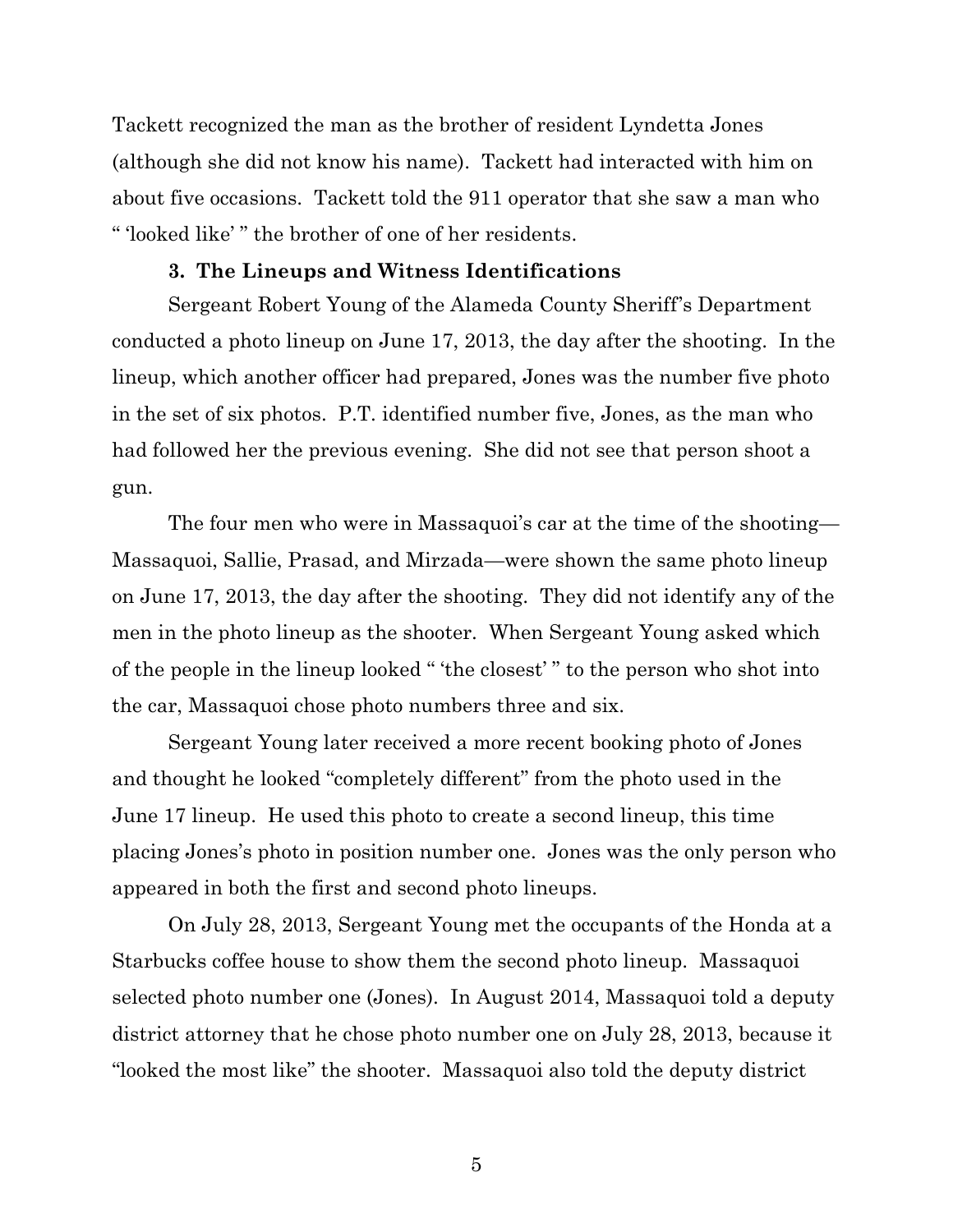attorney he was "not very confident" in his selection. At the preliminary hearing in September 2014, Massaquoi did not identify Jones as the shooter.

At trial, however, Massaquoi identified Jones as the shooter. He also testified he was very confident in his July 28, 2013 selection of Jones's photo as the photo of the man who shot him. He stated he had been unable to identify Jones at the preliminary hearing because of differences in Jones's facial hair.

As for the other men in the car, Sandip Prasad made a "partial identification" at the second photo lineup, stating, " 'The person that shot my friend looked like number 1 [the photo of Jones], but with darker facial hair on the night of the shooting.' " Prasad did not identify Jones in court. At the Starbucks photo lineup, Cedric Sallie was unable to identify anyone other than to say that the man in photo five had "similar hair" to the shooter. Sallie could not identify Jones in court. Najeem Mirzada did not identify Jones at the Starbucks photo lineup or in court.

On July 30, 2013, Heather Tackett participated in a photo lineup. She pointed to Jones's photo and told police, "This is the person I saw.'" Tackett also identified Jones at trial as the man she saw running away from the area of the gunshots on the evening of June 16, 2013.

On July 31, 2013, Olayo Maradiaga participated in a photo lineup and picked out Jones's photo, stating he was " 'not a hundred percent sure' " because the shooter had been " 'very far away from him.' " Maradiaga testified both that he assumed, and did not assume, that the police had a suspect when he looked at the photo lineup. He did his best to choose the photo of the person "who looked the most like the shooter." Maradiaga could not identify Jones at trial.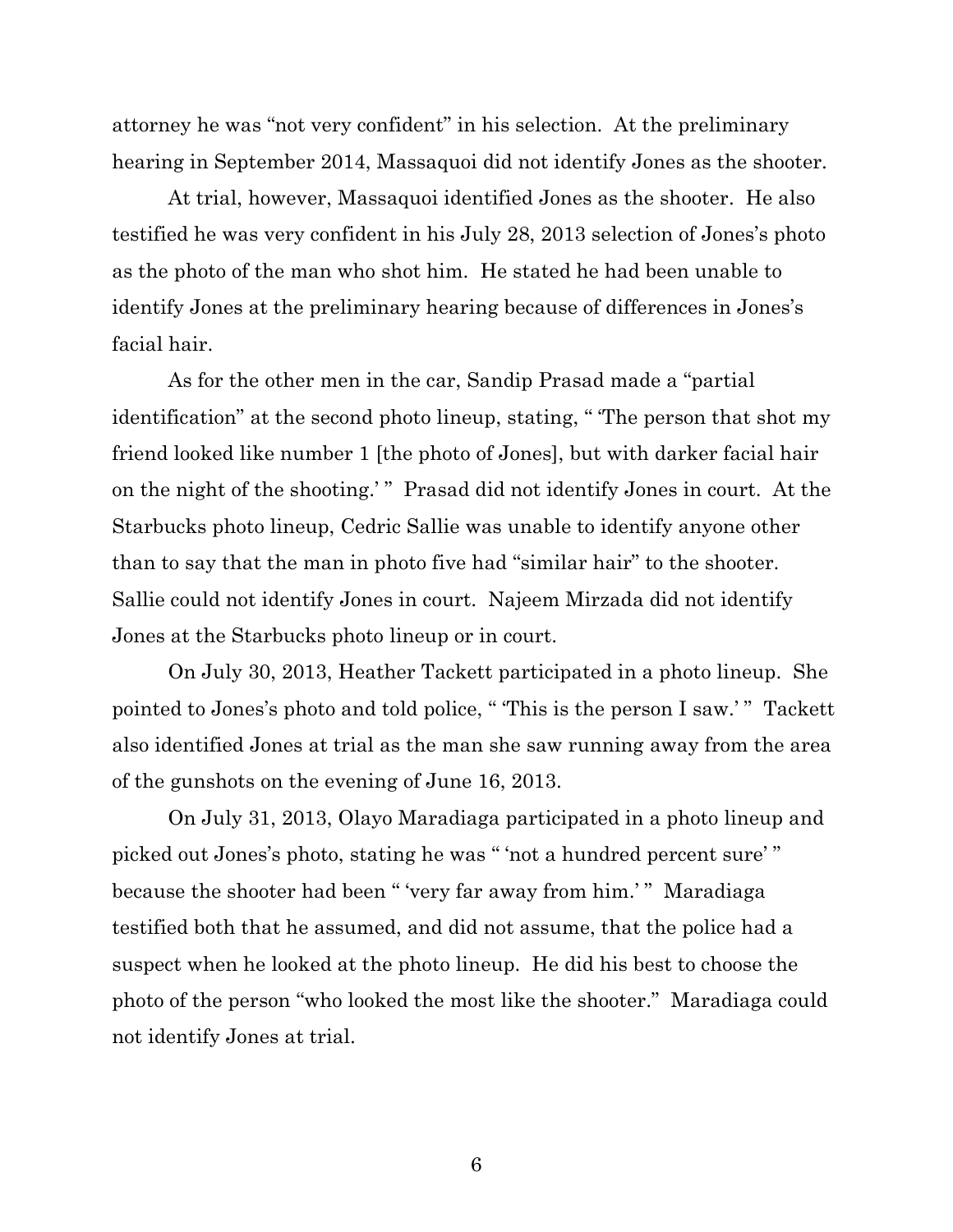#### **B.** *The Defense Case*

As noted, Jones's defense was misidentification. Dr. Mitchell Eisen testified as an expert in witness memory. Dr. Eisen testified as to various factors that can affect the reliability of eyewitness identifications. As to the relationship between a witness's confidence in making an identification and the accuracy of that identification, Dr. Eisen testified: "We know that when somebody makes a choice, if it's a fair and unbiased task, that confidence at the time of choosing is generally related to accuracy. It's not perfect, it's not diagnostic, but it's generally a positive relationship, as well as speed in choosing. [¶] However, once you get—in addition to the caveats I gave you if it's an unfair task or if there's problems with the task that excuse it, more importantly, once you get outside of that box, once you get outside of that moment of choosing, then confidence isn't related to accuracy at all." Dr. Eisen later reiterated: "[I]t turns out confidence at the time of the ID when it's a fair task is a decent indicator of accuracy, but then confidence is totally unrelated to accuracy once you get outside of that box."

Jones's sister Lyndetta Jones lived at the apartment complex in June 2013, and Jones visited her a few times a week. On the evening of the shooting, June 16, Ms. Jones arrived home from work as early as 7:45 p.m. and as late as around 8:30 p.m. She did not see Jones that night. Ms. Jones heard gunshots and went outside to see what had happened.

Jones's friend Shanay Mallory lived down the street from the apartment complex, and Jones visited frequently in 2013. Mallory did not see Jones on the day of the shooting.

A defense investigator took photos toward the parking lot from the window of the apartment where Tackett had lived at the time of the shooting. He was unable to see the facial features of people standing about 90 feet away at night.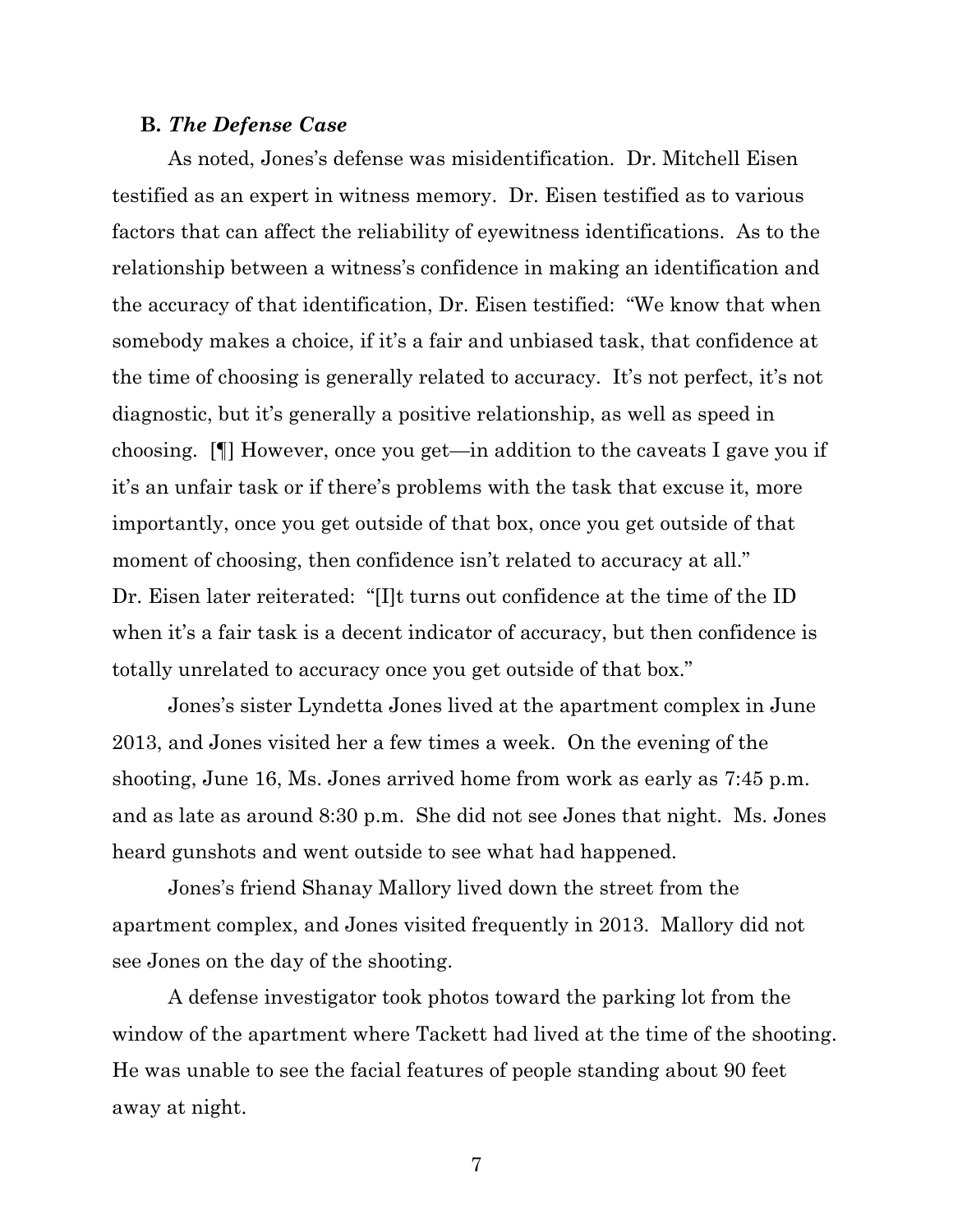#### **C.** *Procedural Background: The Charges, Verdicts, and Sentence*

An information filed in October 2014 charged Jones with four counts of attempted murder (counts  $1-4$ ; Pen. Code,<sup>2</sup>  $\S$  $I$   $187$ , subd. (a), 664), i.e., one count pertaining to each of the four people in the car at the time of the shooting—Massaquoi, Sallie, Prasad, and Mirzada. The information also charged Jones with four counts of assault with a semiautomatic firearm (counts 5–8; § 245, subd. (b)) (as to the same four people), one count of shooting at an occupied vehicle (count 9; § 246), and one count of being a felon in possession of a firearm (count 10;  $\S$  29800, subd. (a)(1)). The information alleged as to the attempted murder counts that Jones personally used and intentionally discharged a firearm (§§ 12022.5, subd. (a), 12022.53, subds. (b), (c)), and as to the assault charges that he personally used a firearm (§ 12022.5, subd. (a)). The information alleged Jones had a prior serious felony conviction (§ 667, subd. (a)(1))—a 2004 conviction for carjacking—that qualified as a "strike" ( $\S$  $667$ , subd. (e)(1), 1170.12, subd. (c)(1)), and for which he had served a prison term  $(\S 667.5, \text{former subd. (b)})$ .

In February 2016, the jury found Jones guilty of the attempted murder of Massaquoi as charged in count 1 and found true the associated firearm enhancements. The jury found Jones not guilty of the attempted murders of Sallie, Prasad, and Mirzada as charged in counts 2 through 4. The jury found Jones guilty of all four counts of assault with a semiautomatic firearm (counts 5 through 8) and the firearm enhancements for those counts, as well as the count 9 charge of shooting at an occupied vehicle and the count 10 charge of being a felon in possession of a firearm. Jones waived his right to a jury trial on the prior conviction allegation, and the court found the

<sup>2</sup> Undesignated statutory references are to the Penal Code.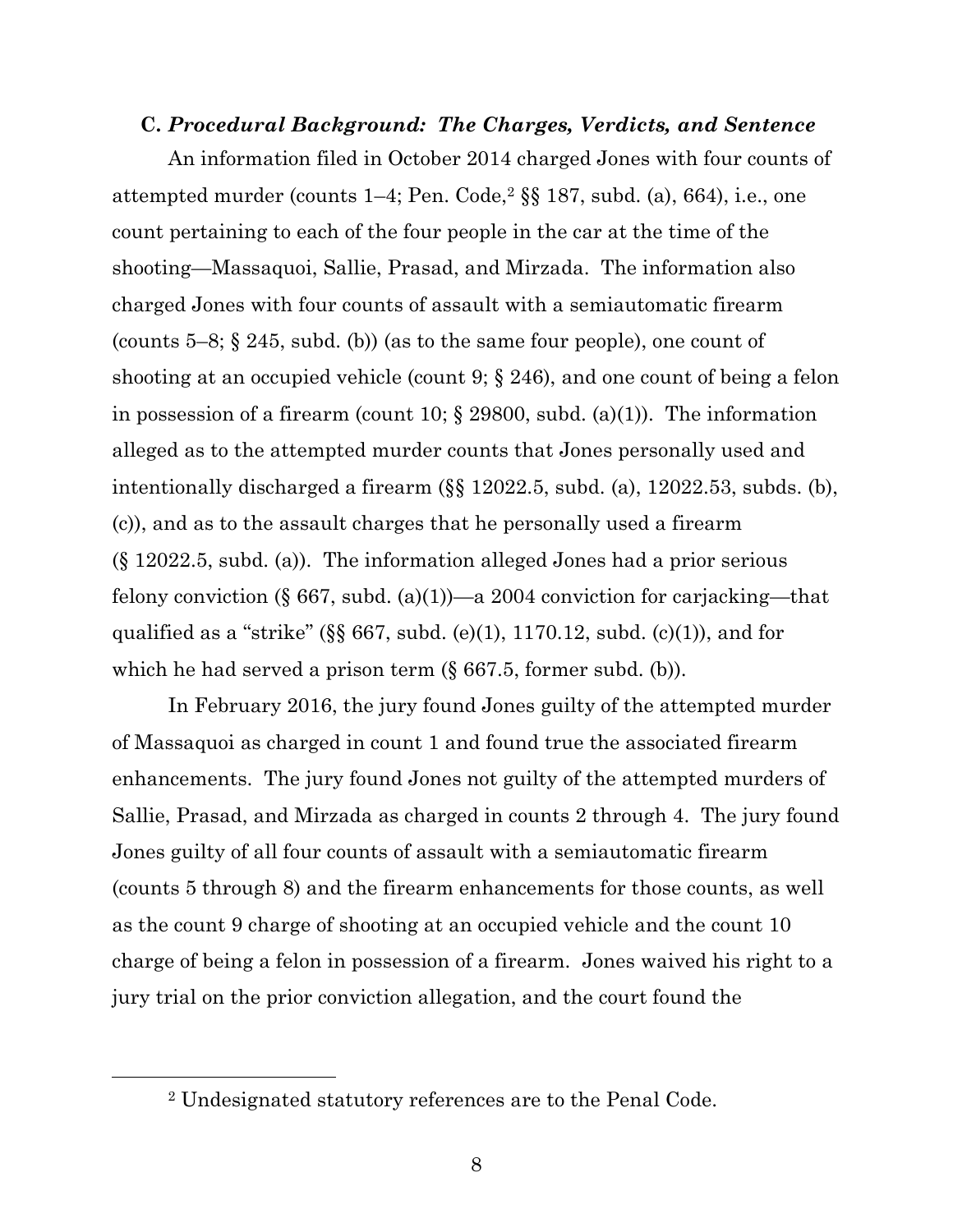allegation true. The record does not reflect that the court addressed the prior prison term enhancement allegation.

On December 16, 2019, nearly four years after the jury verdict, Jones, now represented by a different attorney, filed a motion for new trial. On February 28, 2020, the court denied the motion for new trial and sentenced Jones to 56 years in prison, with credit for 2,398 days of actual time served, plus additional conduct credit. Jones appealed.

In April 2020, the court filed amended minutes and an amended abstract of judgment revising its sentencing calculations and reflecting that it had sentenced Jones to 59 years in prison, determined as follows: On the count 1 attempted murder conviction (§§ 187, subd. (a), 664), the court imposed the upper term of nine years, doubled to 18 years because of Jones's prior strike  $(\S \S 667, \text{subd.} (e)(1), 1170.12, \text{subd.} (c)(1)).$  As to its selection of the upper term for count 1, the court had identified several aggravating factors at the February 2020 sentencing hearing: (1) the crime involved great violence and the threat of great bodily harm; (2) Jones used a weapon during the commission of the crime; (3) the victim (Massaquoi) was particularly vulnerable; (4) Jones had engaged in violent conduct and posed a serious danger to society; (5) he had served a prior prison term; and (6) he was on parole when he committed the present crime. The court stated there were no factors in mitigation.

The court imposed a consecutive 20-year term for the count 1 enhancement that during the commission of the attempted murder Jones personally and intentionally discharged a firearm (§ 12022.53, subd. (c)). As to the convictions in counts 6 through 8 for assault with a semiautomatic firearm, the court imposed consecutive terms of four years each (§ 245, subd. (b)) (one-third of the middle term, doubled due to the prior strike), with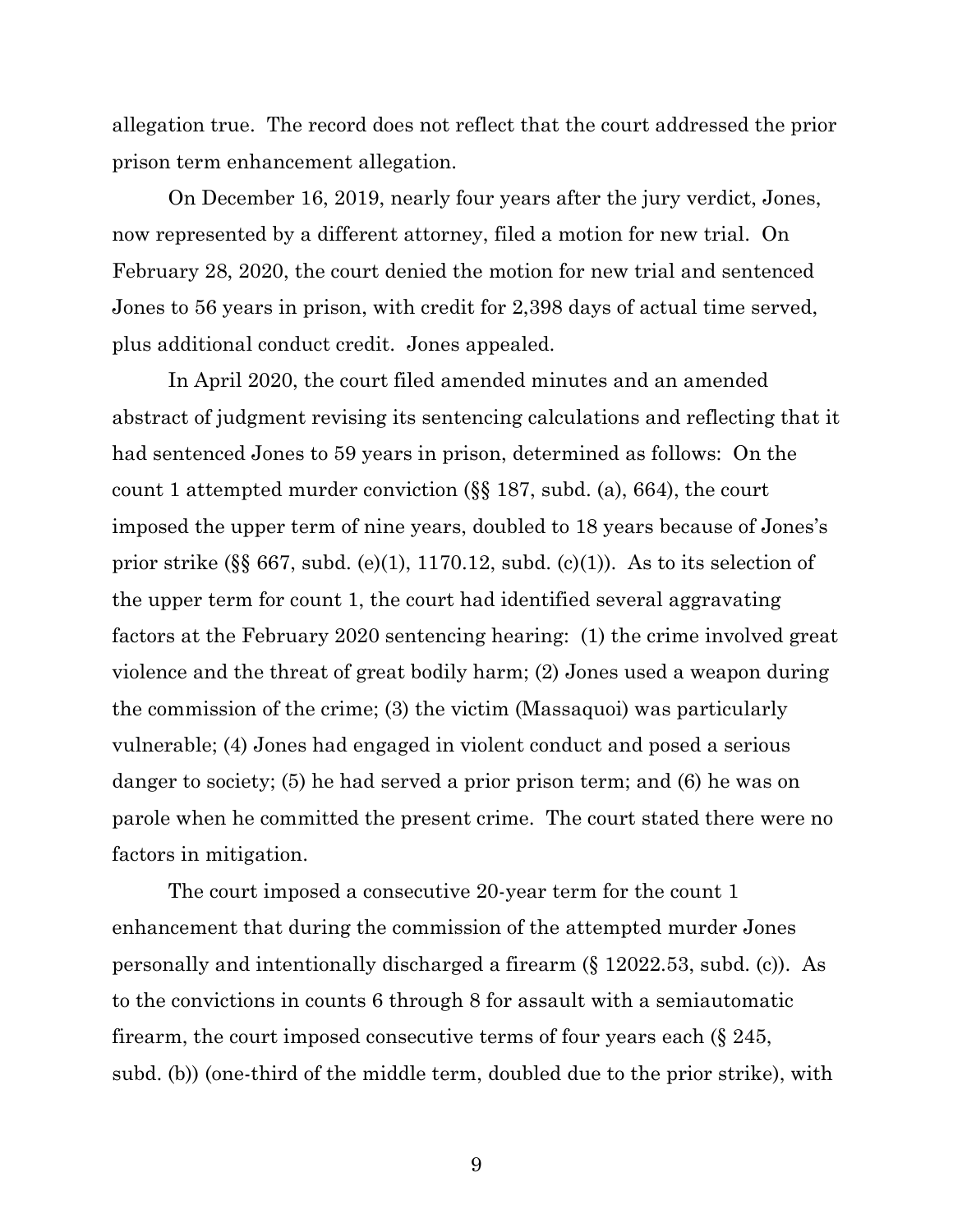consecutive terms of 16 months (one-third of the middle term) on the attendant gun-use enhancements (§ 12022.5, subd. (a)). The court imposed a consecutive five-year term for Jones's prior serious felony conviction (§ 667, subd. (a)(1)).<sup>3</sup> As to the remaining counts of conviction (counts 5, 9, and 10), the court imposed middle terms but stayed them pursuant to section 654.

# **II. DISCUSSION**

# **A.** *The Inclusion of Witness Certainty as a Factor in the Instruction on Eyewitness Identification Evidence Did Not Violate Jones's Due Process Rights*

The trial court instructed the jurors with a version of CALCRIM No. 315, which listed 14 factors they should consider when evaluating eyewitness identification evidence. One of the factors was: "How certain was the witness when he or she made an identification?"<sup>4</sup>

<sup>&</sup>lt;sup>3</sup> The minute order and abstract of judgment incorrectly state this fiveyear term was imposed pursuant to section 667.5, subdivision (b); the fiveyear term for a prior serious felony conviction is authorized by section 667, subdivision (a)(1). We will direct that, if the superior court again imposes this five-year term on resentencing, the abstract of judgment should reflect that the basis for the term is section 667, subdivision  $(a)(1)$ .

As noted, the information did also allege that Jones had served a *prior prison term*, which would have triggered a one-year enhancement under section 667.5, former subdivision (b). That enhancement was not imposed here, and the prior prison term Jones served for his 2004 carjacking conviction no longer provided a basis for a section 667.5, subdivision (b) one-year term by the time of Jones's February 2020 sentencing. (See § 667.5, subd. (b), as amended by Stats. 2019, ch. 590, § 1 [authorizing additional one-year term only where defendant's prior prison term was for a sexually violent offense].)

<sup>4</sup> The instruction stated: "You have heard eyewitness testimony identifying the defendant. As with any other witness, you must decide whether an eyewitness gave truthful and accurate testimony. [¶] In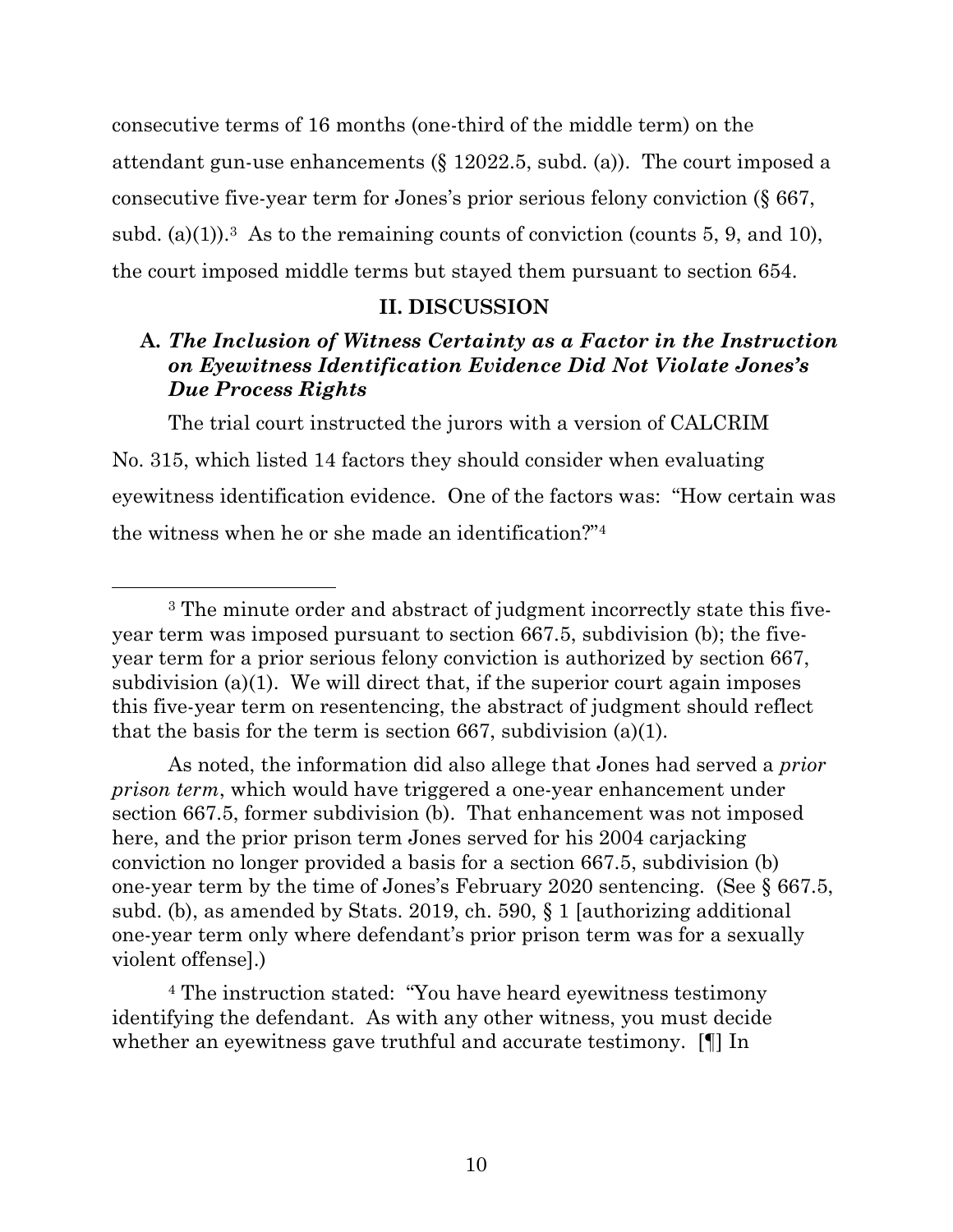Jones contends that, by instructing the jury to consider witness certainty in assessing eyewitness identification evidence, the court rendered his trial fundamentally unfair and thus violated his due process rights. He argues the instruction misleadingly suggests a witness's certainty in making an identification is correlated with the accuracy of the identification. We find no due process violation on this record.

In *People v. Lemcke* (2021) 11 Cal.5th 644, 646 (*Lemcke*), our Supreme Court rejected a similar due process claim arising from CALCRIM No. 315. The court outlined the governing standard: " 'The touchstone of due process is fundamental fairness.' [Citations.] A jury instruction may ' "so infuse[] the trial with unfairness as to deny due process of law." ' [Citation.] However, ' "not every ambiguity, inconsistency, or deficiency in a jury instruction rises to the level of a due process violation. The question is ' "whether the ailing

evaluating identification testimony, consider the following questions: [¶] Did the witness know or have contact with the defendant before the event? [¶] How well could the witness see the perpetrator? [¶] What were the circumstances affecting the witness's ability to observe, such as lighting, weather conditions, obstructions, distance, and duration of observation? [¶] How closely was the witness paying attention? [¶] Was the witness under stress when he or she made the observation? [¶] Did the witness give a description and how does that description compare to the defendant? [¶] How much time passed between the event and the time when the witness identified the defendant? [¶] Was the witness asked to pick the perpetrator out of a group? [¶] Did the witness ever fail to identify the defendant? [¶] Did the witness ever change his or her mind about the identification? [¶] How certain was the witness when he or she made an identification? [¶] Are the witness and the defendant of different races? [¶] Was the witness able to identify the defendant in a photographic or physical lineup? [¶] Were there any other circumstances affecting the witness's ability to make an accurate identification? [¶] The People have the burden of proving beyond a reasonable doubt that it was the defendant who committed the crime. If the People have not met this burden, you must find the defendant not guilty." (Some punctuation omitted.)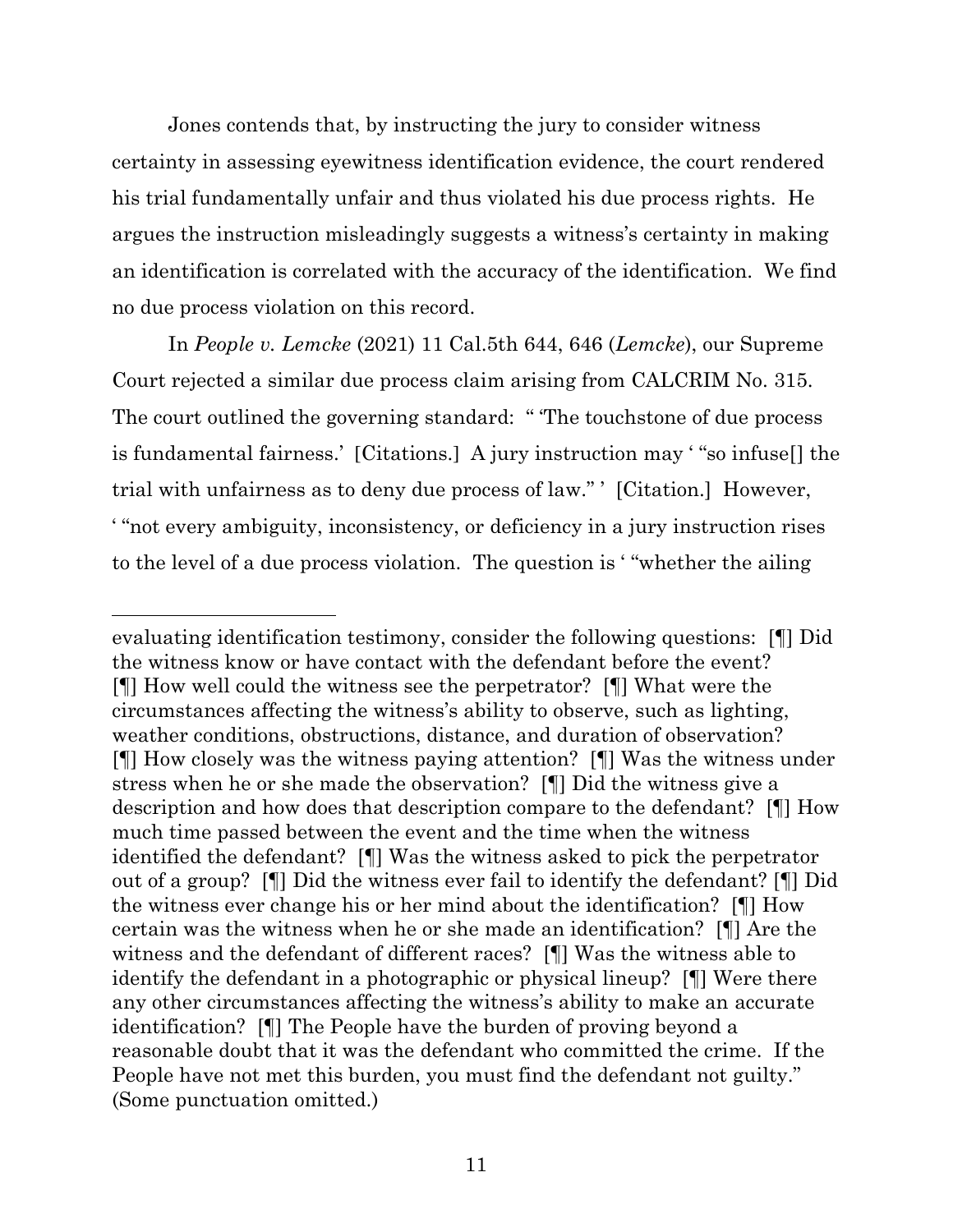instruction . . . so infected the entire trial that the resulting conviction violates due process.""" [Citation.] "It is well established that the instruction 'may not be judged in artificial isolation,' but must be considered in the context of the instructions as a whole and the trial record." ' [Citations.] ' "If the charge as a whole is ambiguous, the question is whether there is a ' "reasonable likelihood that the jury has applied the challenged instruction in a way" that violates the Constitution.'" " (*Lemcke*, at p. 655.)

As to the challenge in that case, the *Lemcke* court rejected the claim by a defendant there (Rudd) that the witness certainty factor in CALCRIM No. 315 violated his due process rights. (*Lemcke*, *supra*, 11 Cal.5th at p. 646.) The court determined that, when considered in light of the trial record as a whole (including expert testimony presented by the defense and other instructions given to the jury), inclusion of the certainty factor in CALCRIM No. 315 did not render the defendant's trial fundamentally unfair. (*Lemcke*, at pp. 646–647, 661; see *People v. Wright* (2021) 12 Cal.5th 419, 452–453 [applying *Lemcke* and rejecting due process challenge to analogous instruction, CALJIC No. 2.92].)

Although it found no due process violation, the *Lemcke* court concluded that reevaluation of "the certainty instruction" was warranted, because empirical research shows that " 'eyewitness confidence is generally an unreliable indicator of accuracy.'" (*Lemcke*, *supra*, 11 Cal.5th at p. 647.) The court referred the issue to the Judicial Council and its Advisory Committee on Criminal Jury Instructions "to evaluate whether or how the instruction might be modified to avoid juror confusion regarding the correlation between certainty and accuracy." (*Ibid.*) Finally, the Supreme Court in *Lemcke*, acting pursuant to its supervisory powers, directed that "until the Judicial Council has completed its evaluation, trial courts should omit the certainty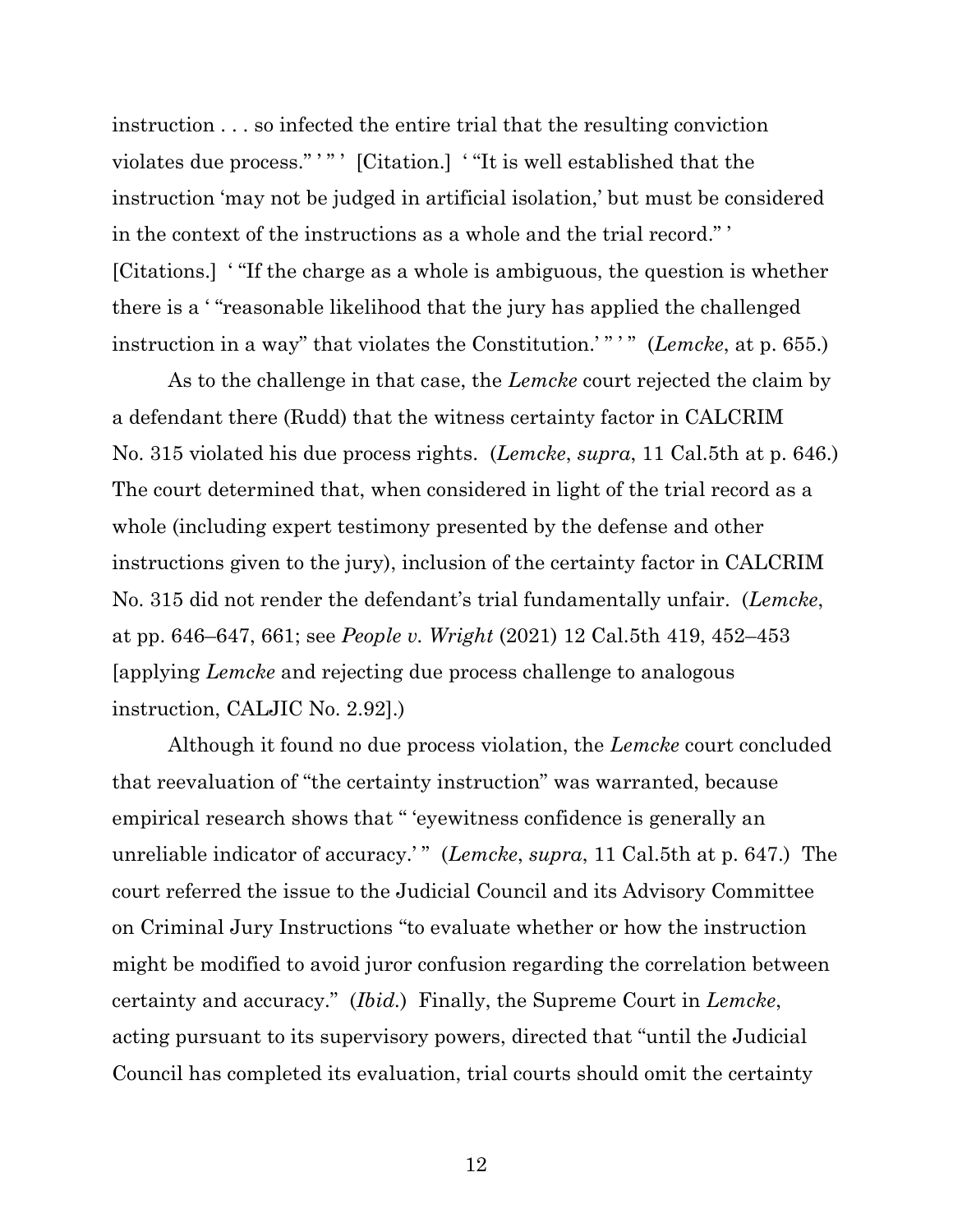factor from CALCRIM No. 315 unless the defendant requests otherwise." (*Id.* at pp. 647–648.)<sup>5</sup>

Here, we conclude that, for many of the same reasons present in *Lemcke*, the inclusion of the certainty factor as one of 14 listed in CALCRIM No. 315 did not render Jones's trial fundamentally unfair or violate his due process rights.6 As outlined by the *Lemcke* court, the defendant there argued that "instructing the jury to consider an eyewitness's level of certainty, without clarifying the limited correlation between certainty and accuracy, violates due process in two ways. First, the instruction 'lowers the prosecution's burden of proof' by causing jurors to 'equat[e] certainty with accuracy, when science establishes otherwise.' Second, the instruction denies the defendant 'a "meaningful opportunity to present a complete defense" ' as to 'why the identification was flawed . . . .' " (*Lemcke*, *supra*, 11 Cal.5th at p. 657.)

<sup>5</sup> We note CALCRIM No. 315 was revised in March 2022 to include the certainty question in brackets, a bracketed admonition that a witness's expression of certainty "may not be a reliable indicator of accuracy," and a further set of bracketed factors for the jury to consider when evaluating the significance of the witness's certainty, along with directions as to when each of these portions of the instruction should be given. (CALCRIM No. 315 (2022 ed.); *id.*, Bench Notes.)

<sup>6</sup> The Attorney General argues Jones forfeited his claim of instructional error because his trial counsel did not object to inclusion of the certainty factor in CALCRIM No. 315 or ask the court to modify the instruction. (See *People v. Sánchez* (2016) 63 Cal.4th 411, 461–462 [defendant forfeited challenge by not requesting modification of analogous instruction, CALJIC No. 2.92].) But in light of the Supreme Court's decision in *Lemcke* raising potential constitutional issues with the eyewitness identification instruction (depending on the record), we review the merits of Jones's contention the instruction violated his constitutional rights on the record before us. (See § 1259 [even absent trial objection, appellate court may review claim of instructional error that affects defendant's substantial rights].)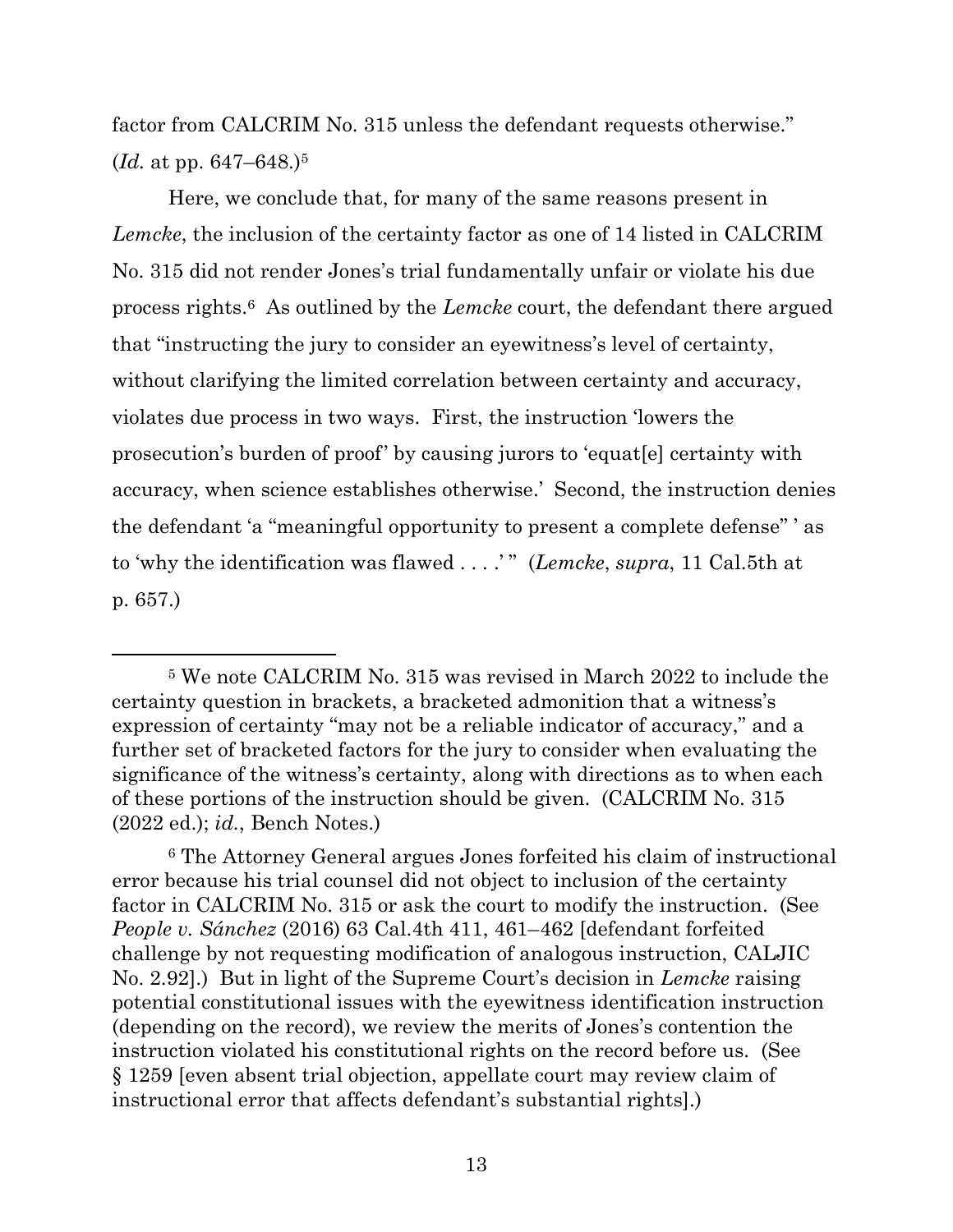The *Lemcke* court rejected both arguments. (*Lemcke*, *supra*, 11 Cal.5th at pp. 657–660.) As to the burden of proof, the court noted "the instruction does not direct the jury that 'certainty equals accuracy' " and does not "state that the jury must presume an identification is accurate if the eyewitness has expressed certainty." (*Lemcke*, *supra*, at p. 657.) The instruction just lists the witness's level of certainty as one of numerous factors the jury should consider when evaluating eyewitness testimony, with the jury free to determine what weight to give each factor. (*Ibid.*) These observations apply equally to CALCRIM No. 315 as given in this case.

The *Lemcke* court noted "the wording of the instruction might cause some jurors to infer that certainty is generally correlative of accuracy," but the court emphasized the defendant "was permitted to present expert witness testimony to combat that inference." (*Lemcke*, *supra*, 11 Cal.5th at pp. 657– 658.) Dr. Mitchell Eisen (the same expert who testified at Jones's trial) testified in *Lemcke* "that the only time certainty may be useful in assessing accuracy is when the identification is made in close temporal proximity to the event and law enforcement has utilized nonsuggestive procedures. According to Eisen, 'outside that window, . . . confidence is not related to accuracy in any regard.' Eisen emphasized that in-trial identification testimony is particularly meaningless because it does not 'reflect[] memory.' Eisen also described the procedures law enforcement should follow to ensure an accurate identification and answered a series of hypothetical questions that were designed to show those procedures were not followed in this case." (*Id.* at p. 658.)

Also in support of its conclusion that CALCRIM No. 315 did not lower the prosecution's burden of proof, the *Lemcke* court pointed to the language of that instruction and several other instructions given to the jury. CALCRIM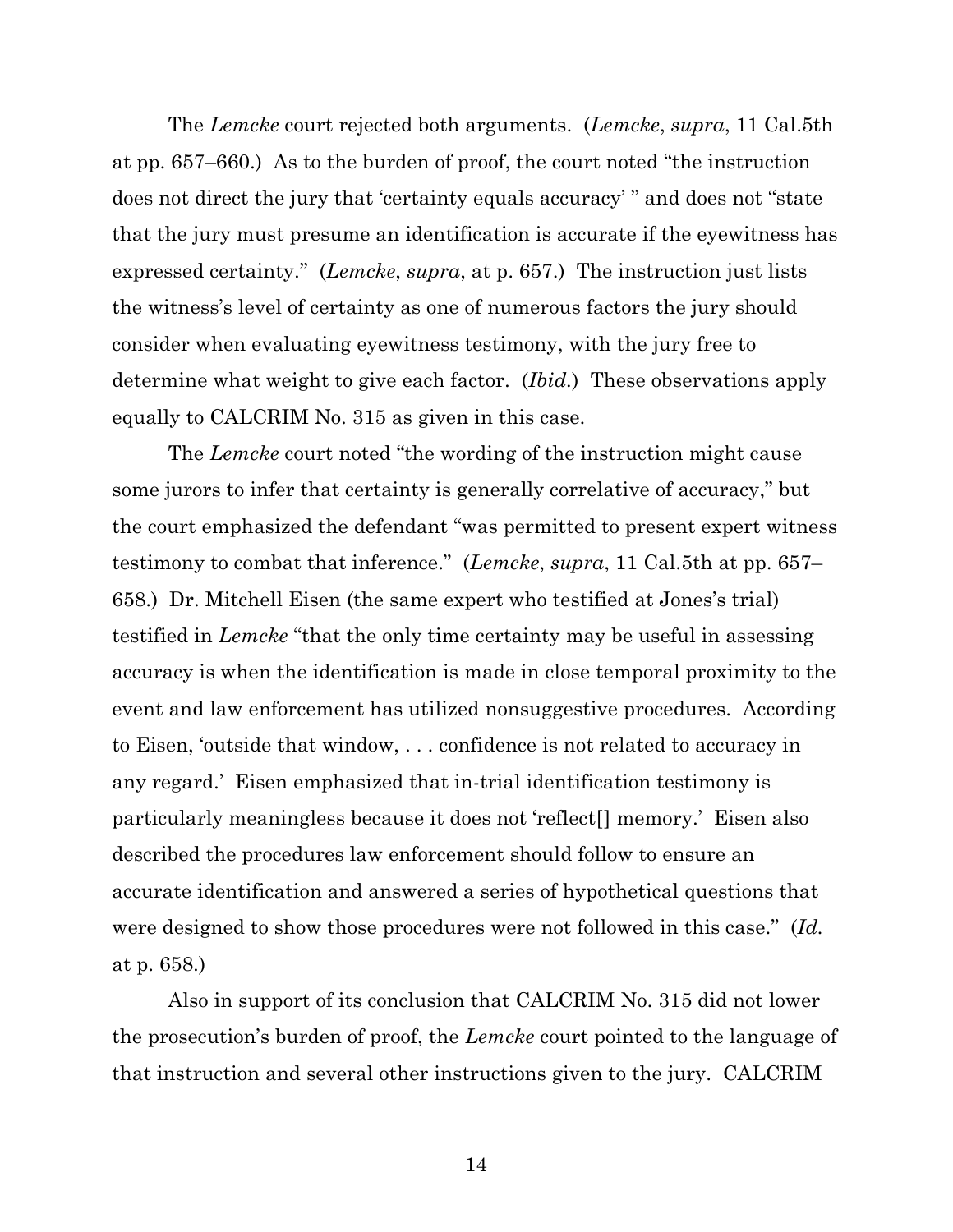No. 315 did not suggest the jury should ignore Eisen's expert opinion on witness certainty, and in fact the jury "received a separate instruction on expert testimony (CALCRIM No. 332) directing that it '*must* consider th[ose] opinions.' (Italics added.)" (*Lemcke*, *supra*, 11 Cal.5th at p. 658.) "The jury also received a general instruction on witness testimony explaining that '[p]eople sometimes honestly . . . make mistakes about what they remember' and that the jurors were responsible for 'judg[ing] the credibility or believability of the witnesses.' The jury 'thus remained free to exercise its collective judgment to reject what it did not find trustworthy or plausible.' " (*Ibid.*) Finally, the trial court in *Lemcke* "expressly directed the jury that Rudd was presumed innocent, and that the prosecution had the burden of proving all elements of the crime beyond a reasonable doubt," a point that was reiterated in CALCRIM No. 315 itself as to Rudd's identity, with the instruction specifying: " 'The People have the burden of proving beyond a reasonable doubt that it was the defendant who committed the crime. If the People have not met this burden, you must find the defendant not guilty.'" (*Lemcke*, at p. 658.)

The same factors identified in *Lemcke* are present in this case, and we conclude the inclusion of the witness certainty factor in CALCRIM No. 315 did not lower the prosecution's burden of proof or otherwise violate due process here.7 Dr. Eisen testified at Jones's trial (as he did in *Lemcke*) that,

<sup>7</sup> As to the defendant's second due process argument in *Lemcke*—that CALCRIM No. 315 denied him the opportunity to present a complete defense on the issue of identity—the Supreme Court was unpersuaded. (*Lemcke*, *supra*, 11 Cal.5th at p. 660.) The court noted the defendant there "was permitted to put on a vigorous defense on the issue of identity," including by presenting expert testimony, emphasizing that testimony in closing argument, and cross-examining the eyewitness about her identification and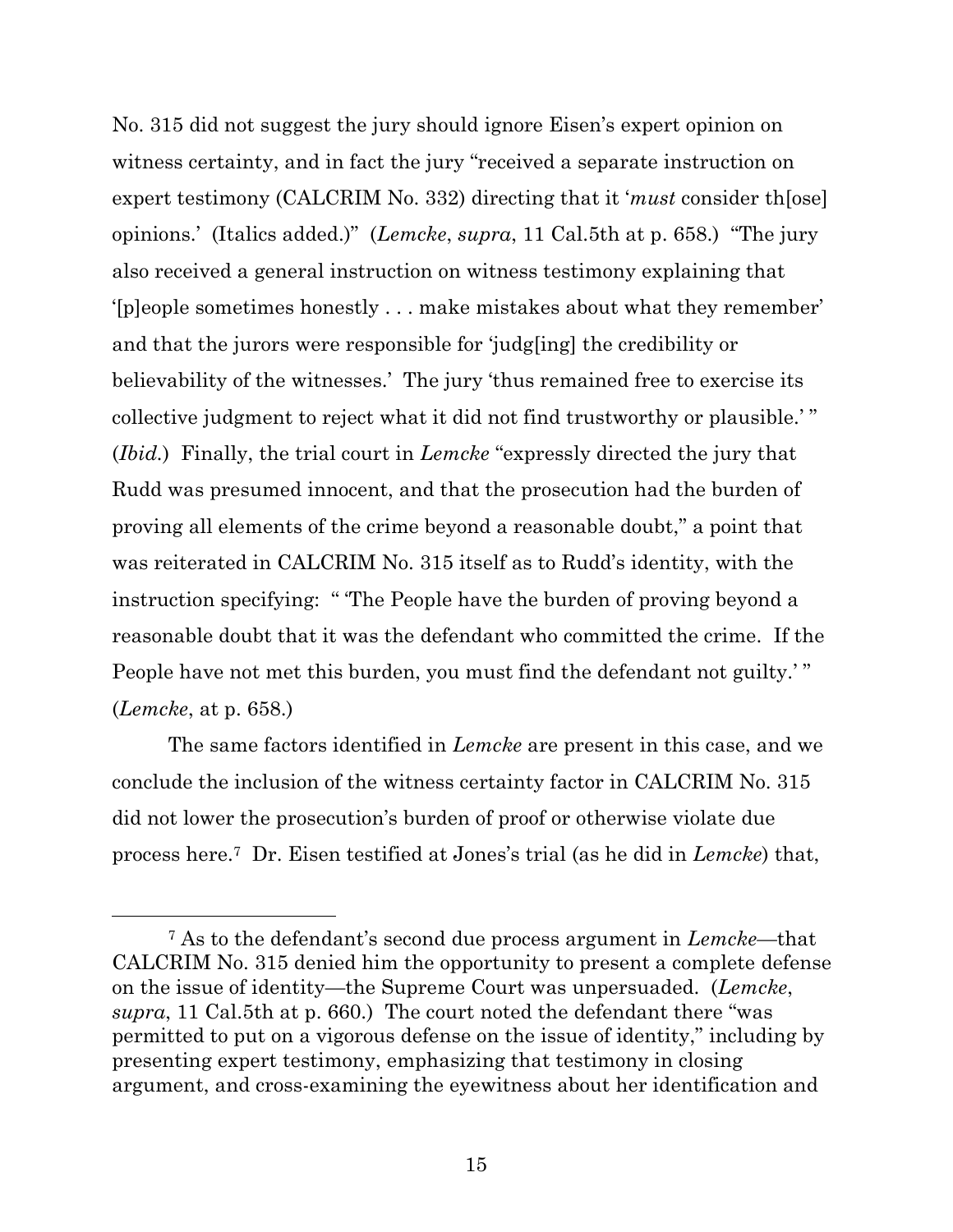except in certain circumstances, a witness's level of certainty is not related to accuracy. (*Lemcke*, *supra*, 11 Cal.5th at pp. 657–658.) And the instructions highlighted in *Lemcke* were given here, including (1) CALCRIM No. 332 (directing the jury to consider the opinions of experts), (2) a general instruction on witness credibility (CALCRIM No. 226) that noted people sometimes make mistakes about what they remember, and emphasized the jury is responsible for assessing credibility, (3) an instruction stating Jones was presumed innocent and the prosecution had the burden to prove his guilt beyond a reasonable doubt (CALCRIM No. 220), and (4) the language in CALCRIM No. 315 itself that reiterated that point specifically as to identity, requiring proof beyond a reasonable doubt "that it was the defendant who committed the crime."

Jones argues that, in contrast to *Lemcke*, the inclusion of the certainty factor in CALCRIM No. 315 *did* render his trial fundamentally unfair and thus violated his due process rights. He contends Dr. Eisen "testified less definitively" in his case than in *Lemcke* about the limited correlation of witness certainty and accuracy. We disagree. In both *Lemcke* and the present case, Dr. Eisen testified that a witness's early expression of certainty is related to accuracy when the identification procedure is fair and unbiased. (*Lemcke*, *supra*, 11 Cal.5th at pp. 651–652, 658.) Dr. Eisen also testified here, similar to his testimony in *Lemcke*, that certainty is not indicative of accuracy when there is a biased procedure *or* when time has passed since the

the investigating officers about the lineup procedures. (*Ibid.*) Here, too, Jones was permitted to present expert testimony about witness identification; his counsel cross-examined witnesses about the identifications and the lineup procedures; and counsel argued the issue of identity to the jury. Jones does not appear to argue he was deprived of an opportunity to present a complete defense, and any such argument would fail.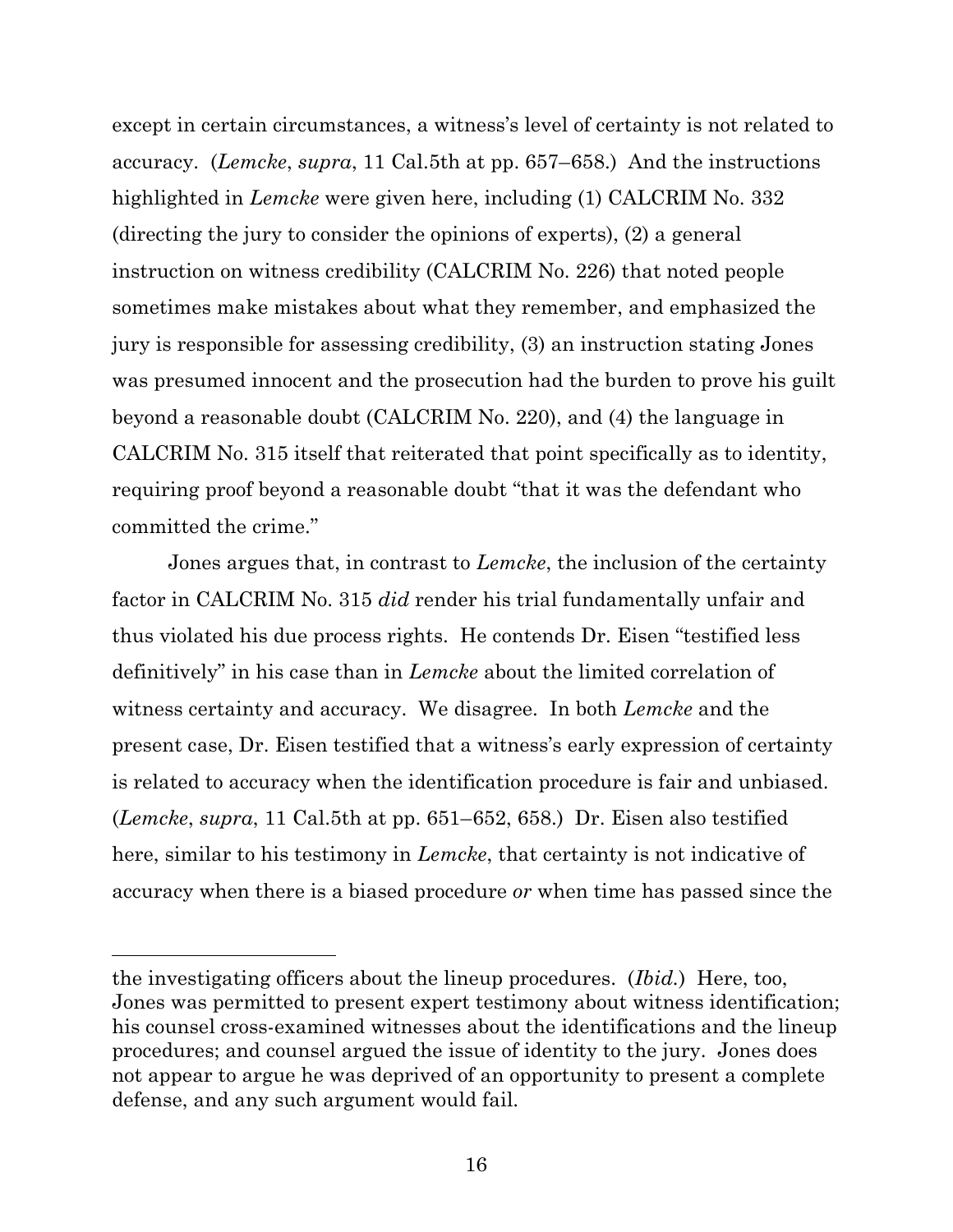witness's first identification, because of the "post identification feedback effect," i.e., the bolstering of the witness's confidence by the progress of the investigation (including in some cases the arrest or charging of a suspect) or by being told that he or she picked the right person. (*Ibid.*) We are not persuaded by Jones's suggestion that fine distinctions in the wording used by Dr. Eisen in the two cases detracted from these fundamental points.

Jones also notes that, on cross-examination in the present case, the prosecutor asked Dr. Eisen about the factors listed in CALCRIM No. 315. Dr. Eisen stated the listed factors "are basically studied factors because they're commonsensically related." Dr. Eisen further stated: "This is what the Supreme Court decided in the '70s, before a lot of this research, commonsensically jurors should consider when evaluating eyewitness testimony." Jones is incorrect in suggesting Dr. Eisen's descriptive statements about the factors listed in the pattern instruction somehow amounted to an endorsement of them. We do not agree that Dr. Eisen's testimony here was less helpful to the defense than the testimony he provided in *Lemcke*, or that any distinctions between his testimonies on the two occasions resulted in a due process violation. The testimony in each case allowed the defense to "combat" the possible inference that "some jurors" "might" draw from CALCRIM No. 315 "that certainty is generally correlative of accuracy." (*Lemcke*, *supra*, 11 Cal.5th at pp. 657–658.)

Jones's remaining arguments are not persuasive. He contends the direction in CALCRIM No. 332 (an instruction cited in *Lemcke*) that the jury is to consider the opinions of experts served here to reinforce the allegedly lukewarm nature of Dr. Eisen's testimony. As discussed, we disagree with Jones's characterization of that testimony. Neither the expert testimony nor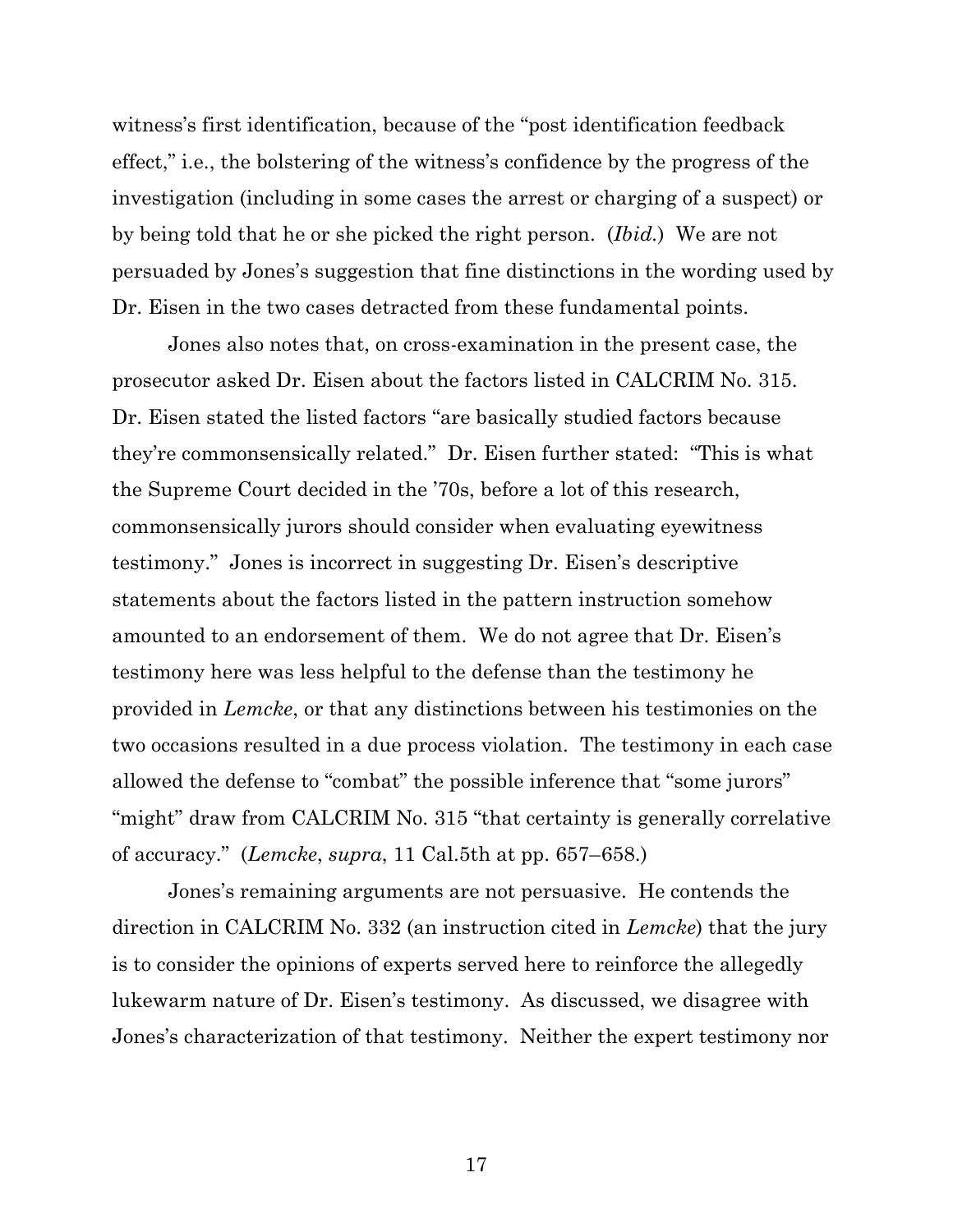the instruction directing the jury to consider it supports his due process claim.

Jones also notes that the prosecutor in closing argument stressed P.T.'s and Tackett's certainty in their identifications, along with Massaquoi's positive identification in court. The prosecutor also mentioned CALCRIM No. 315's certainty factor, along with several of the other factors listed in the instruction. Jones suggests this point was argued less forcefully by the prosecutor in *Lemcke*, but (as summarized by the Supreme Court) the prosecutor there too noted the sole eyewitness had been consistent in identifying the defendants, and pointed to several of the factors in CALCRIM No. 315, including the certainty factor. (*Lemcke*, *supra*, 11 Cal.5th at p. 652.) Moreover, as the Attorney General notes, Jones's trial counsel in his summation attacked the reliability of the identifications of Jones and emphasized the instances where witnesses did not identify him. In this context and in light of the record as a whole, we do not agree with Jones that the arguably problematic certainty factor (again, one of 14 listed in CALCRIM No. 315 for the jurors to consider and weigh as they saw fit) infected the entire trial so as to render it fundamentally unfair.

Finally, Jones argues the questions from the jurors (asking for readback of P.T.'s and Tackett's testimony) and the length of their deliberations (which he calculates at 19 hours) suggest that the case was close and that witness certainty "likely played an important role" in the jurors' decision. As the Attorney General notes and as Jones appears to acknowledge, the purported closeness of the identification issue would not on its own establish a violation of due process. In light of the factors we have discussed above—including Dr. Eisen's testimony, the full set of instructions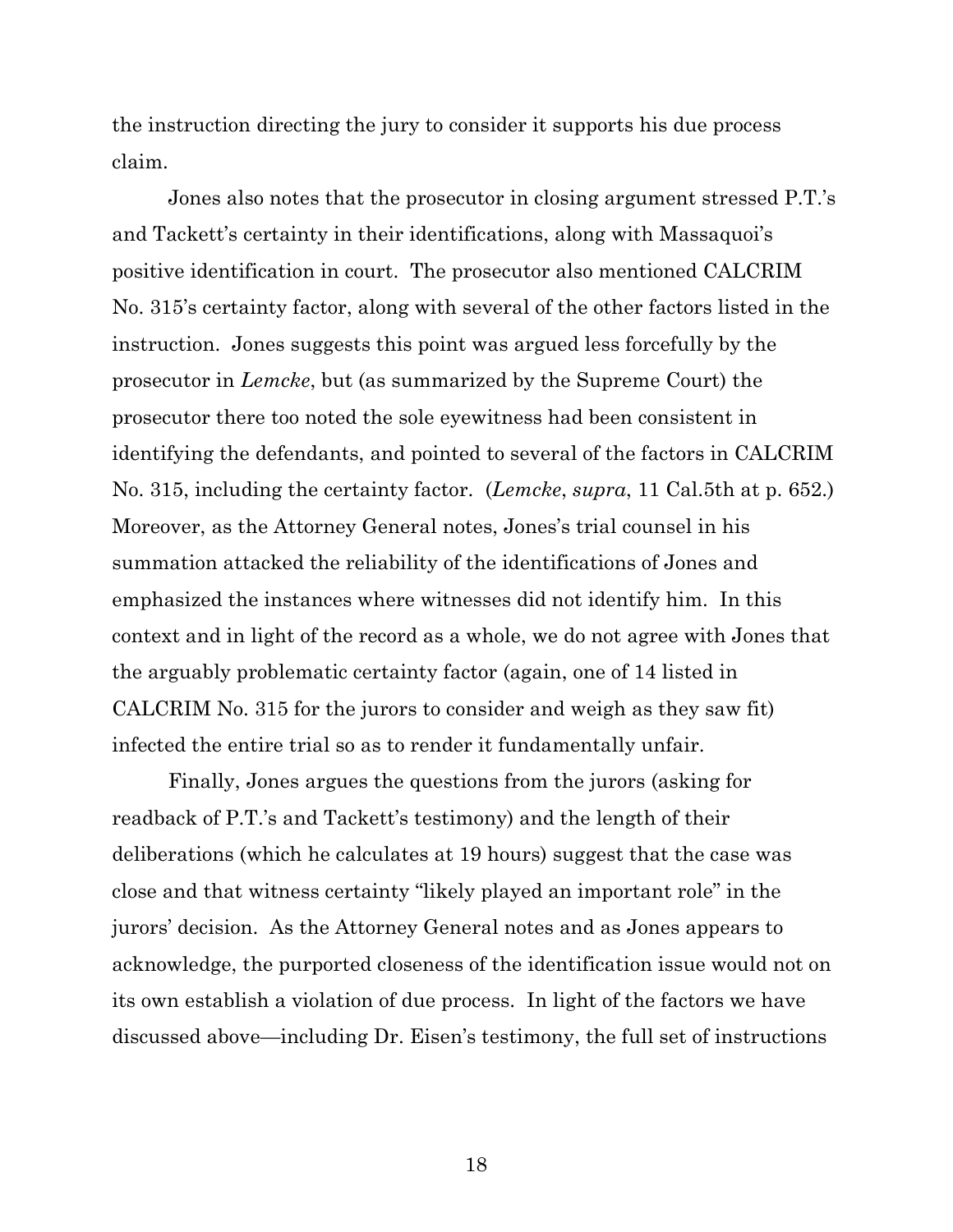given to the jury, and the arguments of counsel—we conclude the inclusion of the certainty factor in CALCRIM No. 315 did not violate due process here.

## **B.** *Alleged* **Pitchess** *Error*

Jones argues (1) the court erred by denying his pretrial motion for discovery of information in police personnel records pursuant to *Pitchess*, (2) the court erred by denying his new trial motion alleging in part that the pretrial *Pitchess* ruling was error, and (3) to the extent it would not have been futile for his trial counsel to renew the *Pitchess* motion during trial, his counsel provided ineffective assistance by failing to do so. We reject these arguments.

### **1. Additional Background**

On November 16, 2015, prior to trial, Jones filed a *Pitchess* motion alleging intentional suggestiveness in the photo lineup procedures, through either words or actions, by Alameda County Sheriff's Office Deputies Robert Young and Gustavo Mora. County counsel filed an opposition arguing the motion was overbroad and otherwise defective, including for failure to file a declaration showing good cause for the discovery (see Evid. Code, § 1043, subd. (b)(3)). Jones filed a supplemental motion and an accompanying declaration of counsel on January 27, 2016. Jones sought disclosure of information about "complaints from any and all sources relating to acts of violation of constitutional rights, fabrication of charges, fabrication of evidence, fabrication of reasonable suspicion and/or probable cause, illegal search/seizure; false arrest, perjury, and any other evidence of misconduct amounting to moral turpitude . . . ."

Jones alleged (in his initial motion and by incorporation in his supplemental motion) that Deputy Young conducted an unfairly suggestive second photo lineup with the four occupants of the car, where Jones was the only person to appear in both lineups. Jones also suggested improper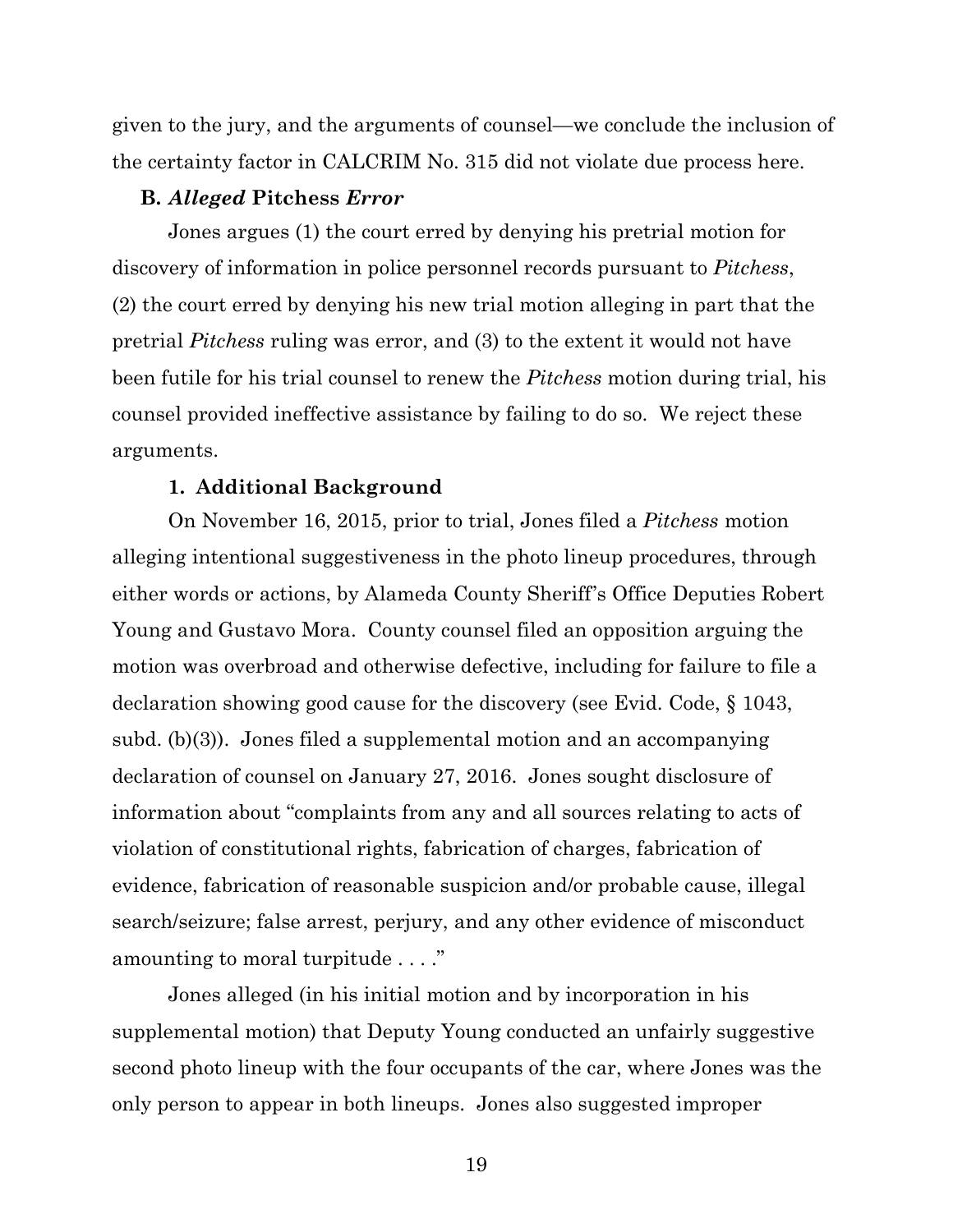influence was placed on Maradiaga, who said on the night of the incident that he would not be able to identify the shooter, but then identified Jones in a lineup six weeks later. Jones stated Deputy Young asked Deputy Mora to conduct the lineup with Maradiaga, who spoke Spanish.

In his supplemental motion, Jones included additional allegations about Young. Jones pointed to evidence Heather Tackett had stated (and testified at the preliminary hearing) that she made her observations from inside her apartment, but in an affidavit for a search warrant for DNA evidence, Deputy Young averred that Tackett went outside her apartment where she saw Jones, who then drove away in a car. Jones also stated that Young would testify Massaquoi had identified Jones at a lineup, but that Massaquoi denied having made an identification.

In his declaration in support of the supplemental motion, defense counsel stated it would be Jones's position at trial that Deputy Young "conducted a lineup that was purposely suggestive." But the declaration's principal focus was a broader assertion that Deputy Young's veracity was a significant issue in the case. In that regard, the declaration stated that a question at trial would be whether Young falsely represented that Massaquoi had identified Jones at the unrecorded second lineup, which Massaquoi denied having done. As another example of the importance of Deputy Young's veracity, the declaration pointed to Young's statement in his search warrant affidavit that Tackett was outside her apartment when she saw Jones and that she saw him drive away, a version of events that was inconsistent with Tackett's prior testimony.<sup>8</sup>

<sup>8</sup> Paragraphs 5–7 of the declaration set forth these allegations as follows: "5. A substantial issue in the case at bar is the veracity of Deputy Young. Specifically, at issue will be whether the Deputy falsely represented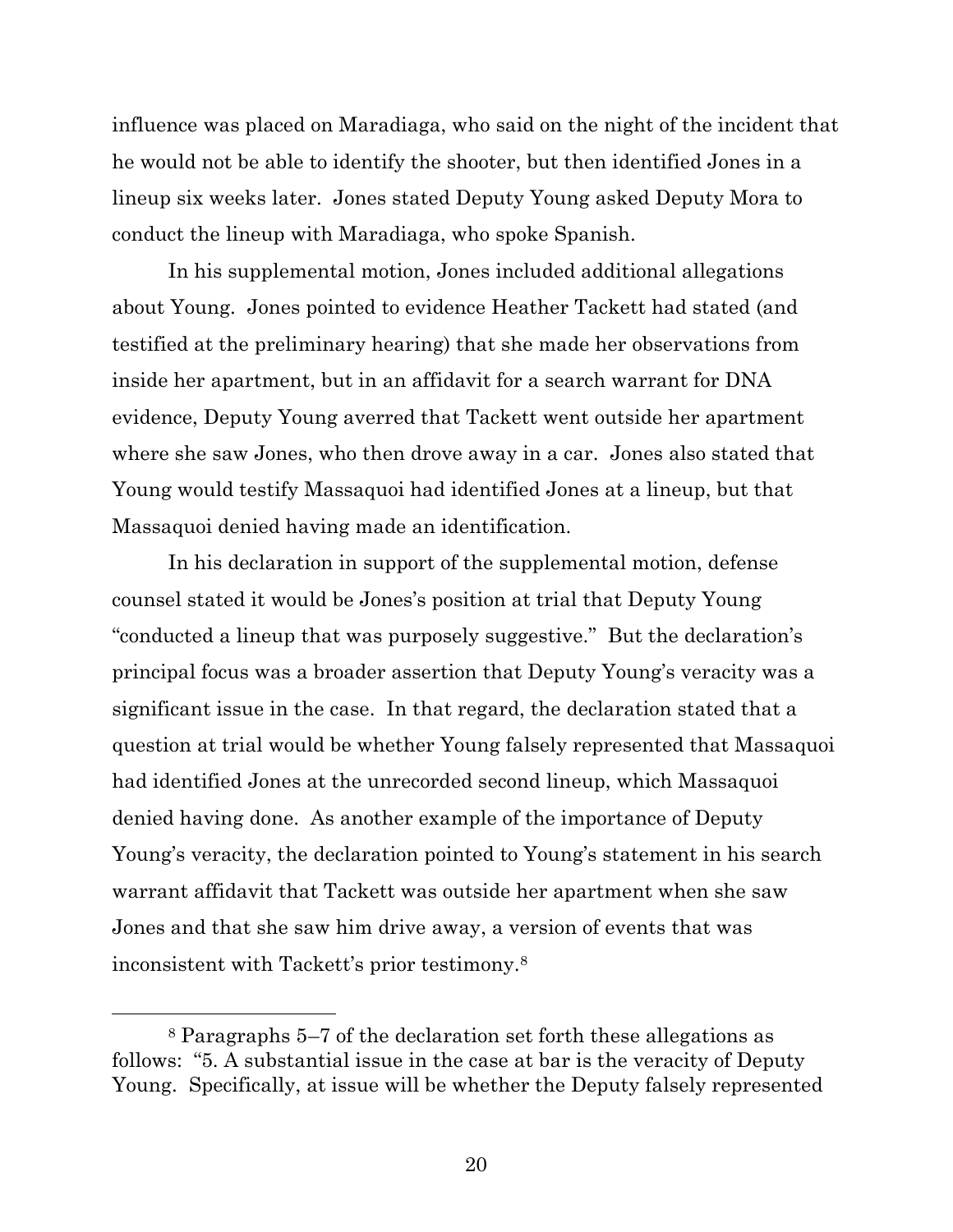Counsel stated in his declaration that evidence of complaints against Deputy Young alleging a lack of truthfulness or fabrication of evidence was necessary for a proper defense because the evidence would help counsel (a) locate witnesses and other evidence that Young had a "character trait for a lack of truthfulness to show that he acted in conformity with that character trait," (b) locate witnesses and other evidence that Young had a "character trait and propensity for fabricating or embellishing evidence, to show that he acted in conformity with that character trait in this case and/or acted consistently with that propensity," (c) properly prepare a cross-examination of Young, an essential prosecution witness, with the goal of showing Young had "a morally lax character and a propensity to lie and fabricate evidence," and (d) properly assess the credibility of Jones's potential testimony and that of prosecution witnesses such as Tackett. The declaration focused solely on Deputy Young and did not include any allegations about Deputy Mora.<sup>9</sup>

<sup>9</sup> It appears the defense had narrowed its focus to Deputy Young by the time of the filing of the supplemental motion. The supplemental motion does in one spot reiterate the request from the initial motion seeking records about

the untap[ed] conversation with eye witness Mr. Massaquoi in which Deputy Young claims that Mr. Massaquoi positively identified defendant, and Mr. Massaquoi claims to have not done so. [¶] 6. Another specific instance of the importan[ce] of Deputy Young's veracity arise[s] from his alleged false statements, written under penalty of perjury, in which he had factual assertions about the eye witness account of witness Heather Tackett. In his search warrant affidavit, Deputy Young claimed that Ms. Tacket[t] observed defendant from outside her residence and saw defendant drive away. Ms. Tacket[t] has testified inconsistently with these assertions by the deputy. [¶] 7. Defendant has pled not guilty, and has maintained his innocence. It will be the defense's position at trial that Deputy Young conducted a lineup that was purposely suggestive and then misrepresented the statements made by the witness participants in that lineup. It will also be defendant's claim at trial that Deputy Young's statements in his affidavit describing Ms. Tacket[t]'s account of his identification were false."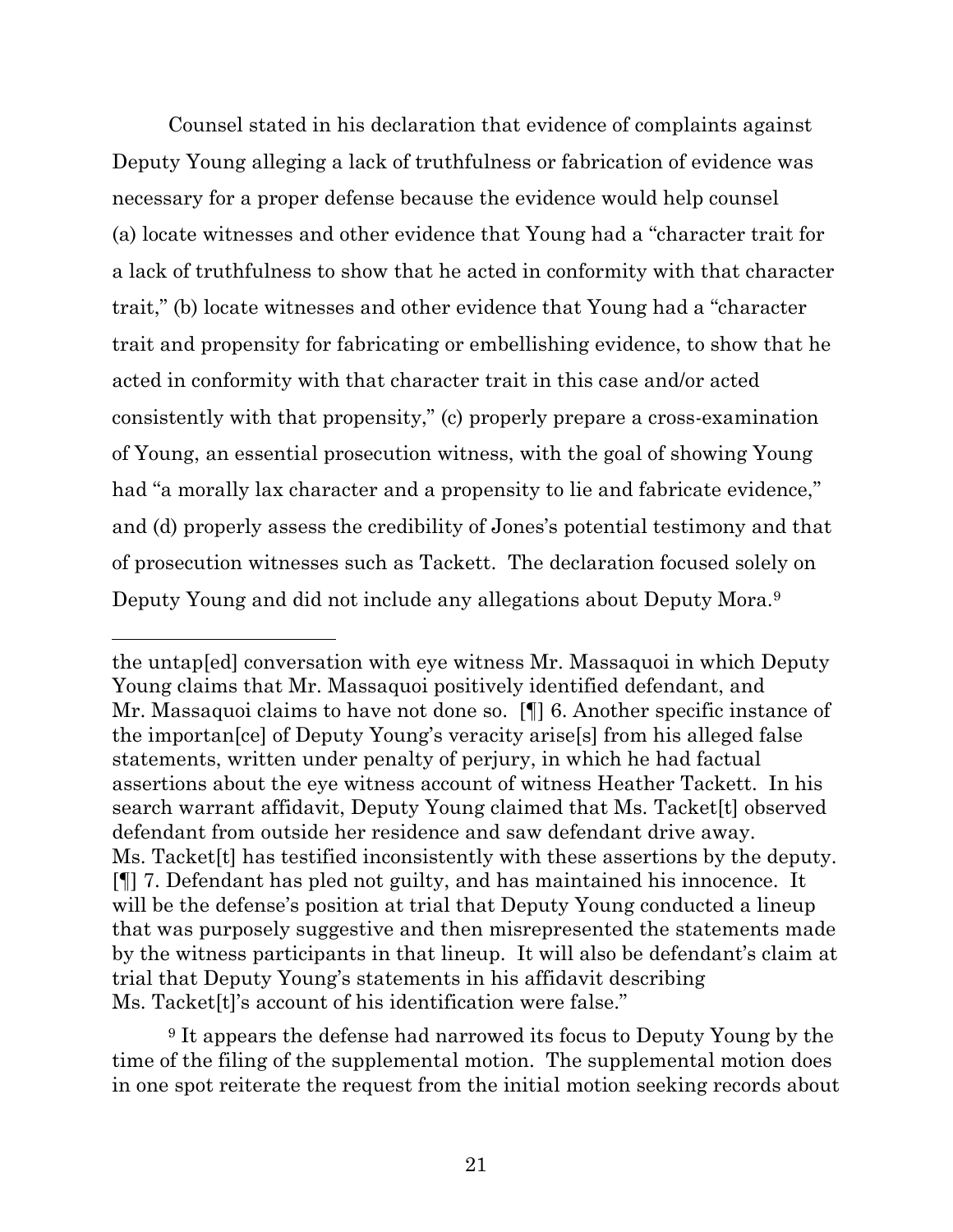After hearing argument on the *Pitchess* motion, the court denied it without prejudice. At the hearing, the court and counsel focused on the instances of alleged misconduct highlighted by defense counsel in his supplemental papers, starting with Deputy Young's alleged misrepresentation in the search warrant affidavit about what Tackett said about where she was standing when she saw Jones after hearing the gunshots. The court expressed the view that, because Young's affidavit established probable cause to search even without the statements of Tackett, the officer may have been "somewhat negligent" at worst.

As to Deputy Young's statement that Massaquoi had identified Jones in the unrecorded second lineup, defense counsel noted at the hearing that Massaquoi later told a deputy district attorney that he had not made a positive identification. Counsel also noted that at the preliminary hearing, Massaquoi did not identify Jones as the shooter. The court suggested Massaquoi's failure to identify Jones (after having reportedly done so in the second lineup) might stem from fear of retaliation for testifying. The court also emphasized, however, that "[w]e don't know what [Massaquoi is] going to say at trial." In part for that reason, the court denied the *Pitchess* motion without prejudice.

In his new trial motion filed in December 2019, Jones argued in part that the court erred by denying his pretrial *Pitchess* motion for discovery of information from Deputy Young's personnel file. Jones contended the court needed to "remedy that error" by conducting the in camera review it should have conducted pretrial and determining whether the defense "was

Deputies Young and Mora, but the memorandum in support of the supplemental motion states that the initial motion was "denied" by the court and that Jones is now "seeking the same discovery *with respect to Deputy Young*." (Italics added.)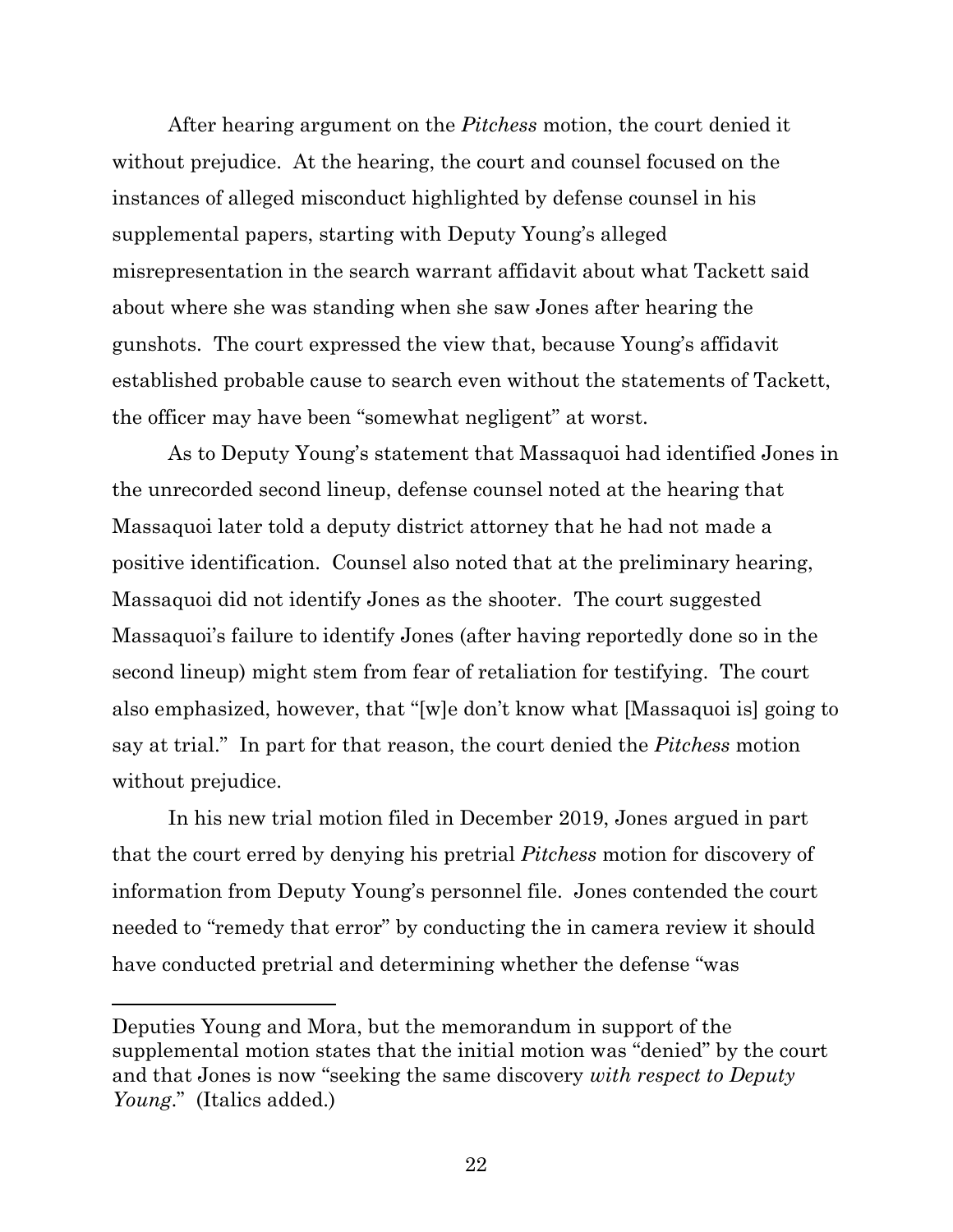prejudiced by that error." At the hearing on the new trial motion, Jones's counsel argued the pretrial *Pitchess* motion had sufficiently alleged officer misconduct to warrant in camera review. The court denied the new trial motion without comment.

#### **2. Analysis**

*Pitchess* establishes that "a criminal defendant [can] 'compel discovery' of certain relevant information in the personnel files of police officers by making 'general allegations which establish some cause for discovery' of that information and by showing how it would support a defense to the charge against him." (*Warrick v. Superior Court* (2005) 35 Cal.4th 1011, 1018–1019 (*Warrick*); see Pen. Code, §§ 832.7, 832.8; Evid. Code, §§ 1043–1045.) Pursuant to *Pitchess* discovery procedure, the moving party must file a written motion describing the type of records sought, supported by "[a]ffidavits showing good cause for the discovery or disclosure sought, setting forth the materiality thereof to the subject matter involved in the pending litigation and stating upon reasonable belief that the governmental agency identified has the records or information from the records." (Evid. Code, § 1043, subd. (b)(3).) "A motion for discovery of peace officer personnel records is addressed to the sound discretion of the trial court, reviewable for abuse." (*Alford v. Superior Court* (2003) 29 Cal.4th 1033, 1039 (lead opn. of Werdegar, J.).)

To establish good cause for in camera review of an officer's personnel records, "defense counsel's declaration in support of a *Pitchess* motion must propose a defense or defenses to the pending charges. The declaration must articulate how the discovery sought may lead to relevant evidence or may itself be admissible direct or impeachment evidence [citations] that would support those proposed defenses. These requirements ensure that only information 'potentially relevant' to the defense need be brought by the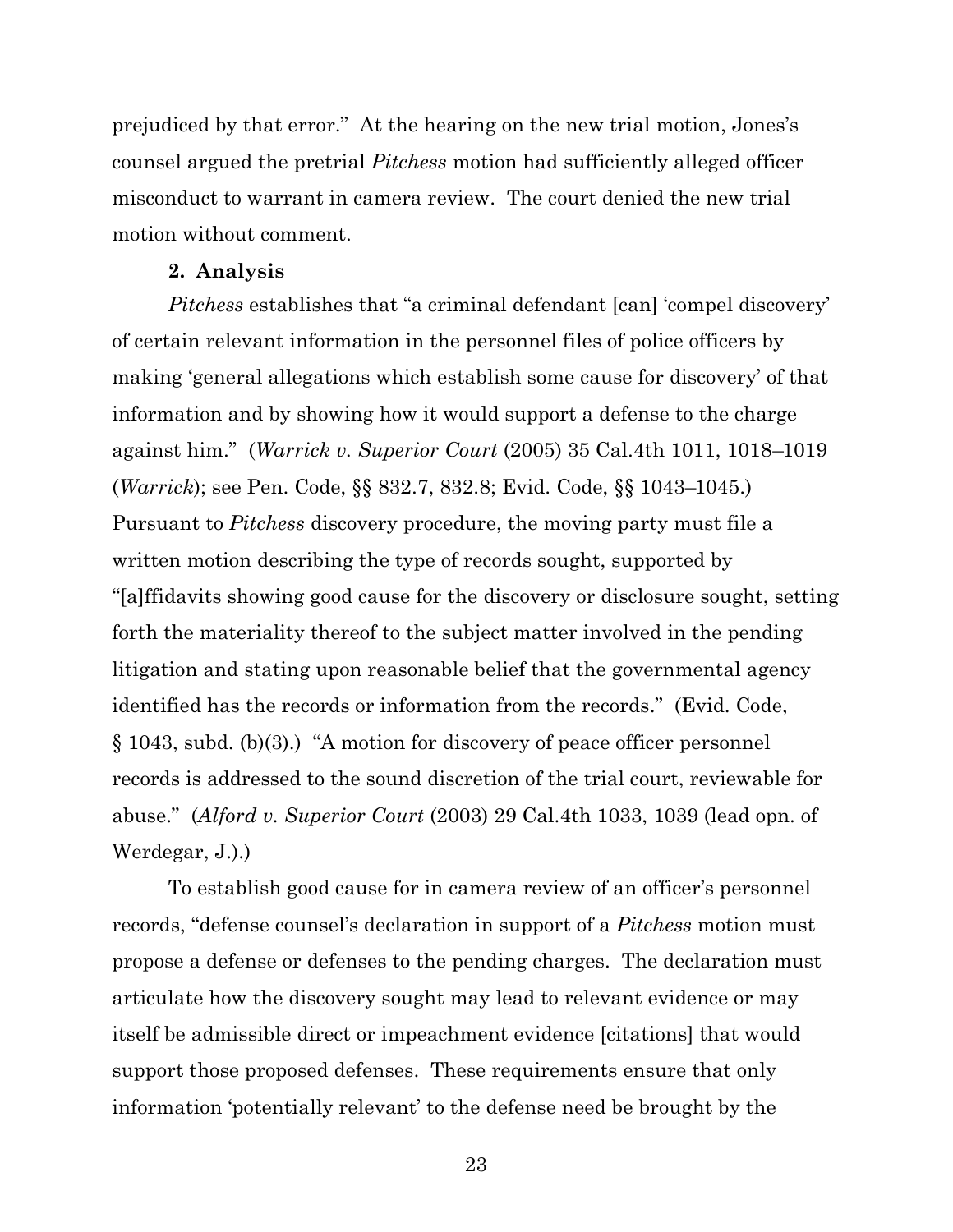custodian of the officer's records to the court for its examination in chambers. [Citations.] [¶] Counsel's affidavit must also describe a factual scenario supporting the claimed officer misconduct. That factual scenario, depending on the circumstances of the case, may consist of a denial of the facts asserted in the police report." (*Warrick*, *supra*, 35 Cal.4th at pp. 1024–1025.)

"In other cases, the trial court hearing a *Pitchess* motion will have before it defense counsel's affidavit, and in addition a police report, witness statements, or other pertinent documents. The court then determines whether defendant's averments, '[v]iewed in conjunction with the police reports' and any other documents, suffice to 'establish a plausible factual foundation' for the alleged officer misconduct and to 'articulate a valid theory as to how the information sought might be admissible' at trial. [Citation.] . . . What the defendant must present is a specific factual scenario of officer misconduct that is plausible when read in light of the pertinent documents." (*Warrick*, *supra*, 35 Cal.4th at p. 1025.) "[A] plausible scenario of officer misconduct is one that might or could have occurred. Such a scenario is plausible because it presents an assertion of specific police misconduct that is both internally consistent and supports the defense proposed to the charges. A defendant must also show how the information sought could lead to or be evidence potentially admissible at trial. Such a showing 'put[s] the court on notice' that the specified officer misconduct 'will likely be an issue at trial.' " (*Id.* at p. 1026.)

Applying these standards here, we first conclude the court's denial of in camera review was not an abuse of discretion as to Deputy Mora. Defense counsel's *Pitchess* declaration did not allege any misconduct by Mora (or mention his name), and the memorandum in support of the supplemental *Pitchess* motion explained the motion was being renewed specifically as to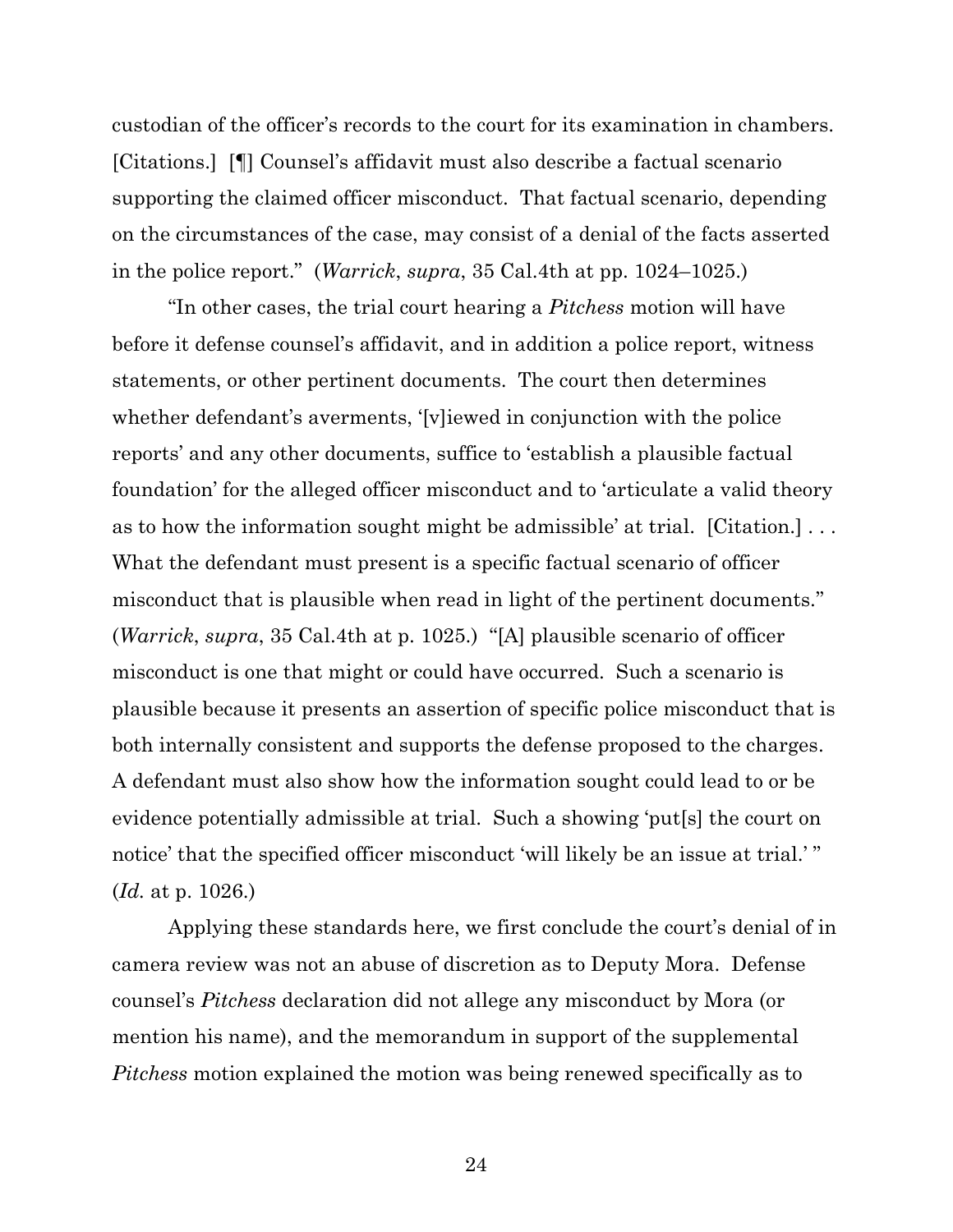Deputy Young. We reject the suggestion in Jones's appellate briefs that the court should have reviewed Deputy Mora's personnel file.

As to Deputy Young, to the extent counsel's declaration broadly sought materials that could be used to impeach Young or challenge his veracity, that request does not, in our view, meet the good cause standard outlined in *Warrick*, which requires that requests for information from police personnel records be narrowly tailored to the specific officer misconduct alleged in the declaration, and in turn that the alleged misconduct must support the defense proposed to the charges. (*Warrick*, *supra*, 35 Cal.4th at pp. 1024– 1026.) Counsel's declaration here did not propose a specific defense to the charges, stating generally that Jones had pleaded not guilty and maintained his innocence. Jones now argues on appeal that the requested materials "would have bolstered the defense that appellant was misidentified" and would have supported a defense effort to exclude identifications that resulted from allegedly faulty lineup procedures, but the declaration that was submitted to the trial court did not make that argument. We cannot fault the court for not adopting it.

As to alleged misconduct by Young, the declaration stated generally that it would be Jones's position at trial that Young "conducted a lineup that was purposely suggestive" (without including details about how the lineup was improper, although some information on that point was included in the initial *Pitchess* motion). But the declaration focused principally on two allegedly false statements by Young, i.e., (1) Young's statement that Massaquoi positively identified Jones as the shooter in the July 28 photo lineup (which, at that point, Massaquoi claimed not to have done), and (2) Young's statement in a search warrant affidavit that Tackett saw Jones from outside her apartment, which was inconsistent with Tackett's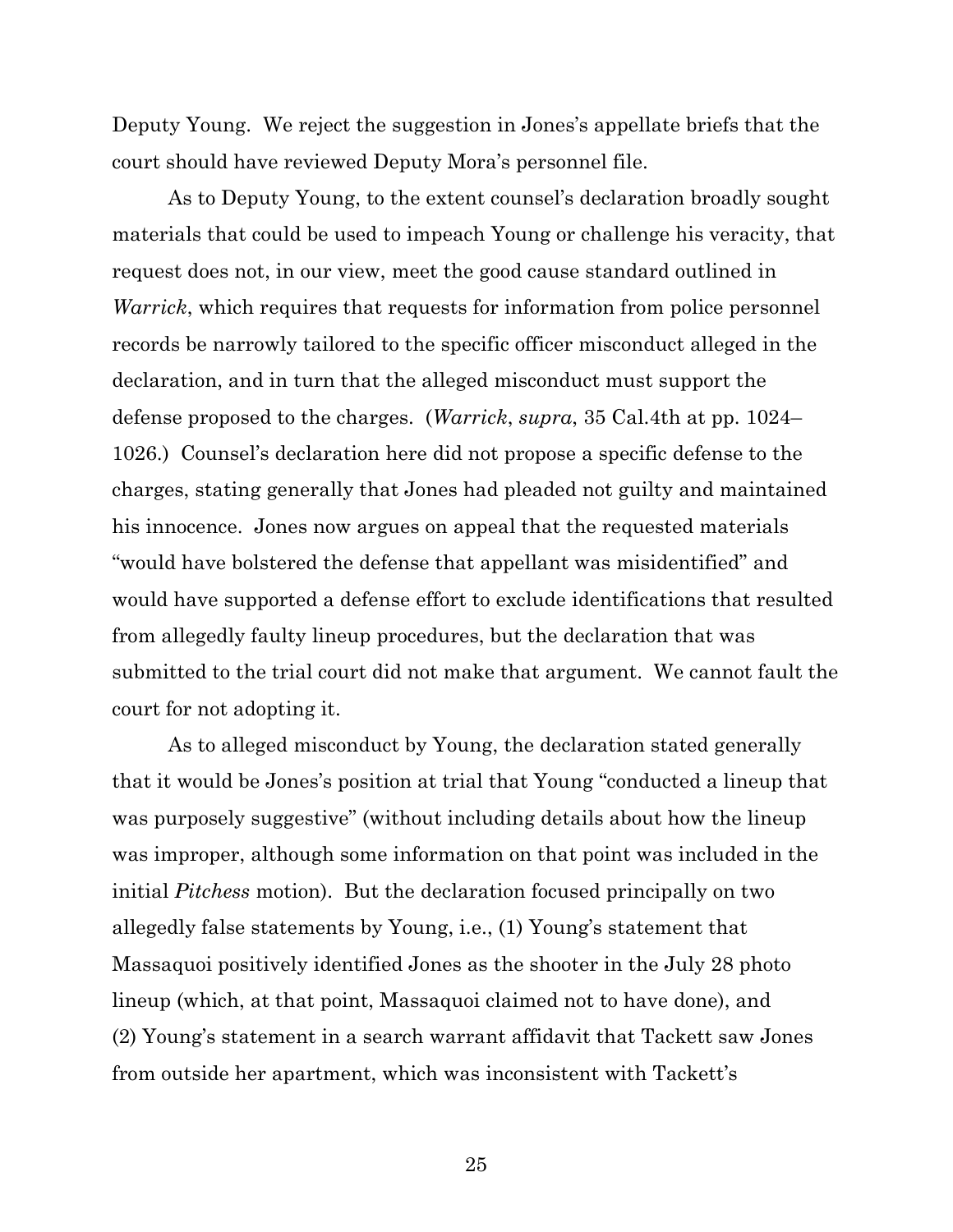preliminary hearing testimony. At the hearing on the *Pitchess* motion, the court (like defense counsel) understandably focused on those alleged instances of misconduct, rather than on intentional suggestiveness in the lineup.

Young's allegedly false statement in a search warrant affidavit that Tackett went outside her apartment and saw Jones—whether intentionally false or, as the trial court believed more likely, the product of negligence does not appear to be tethered to any claim about the adequacy of the lineup procedures used by Young. Similarly, the inconsistency between Young and Massaquoi about what was said at the July 28 lineup (i.e., whether Massaquoi positively identified Jones as the shooter) does not show the lineup procedures themselves were or were not faulty. In these circumstances, we conclude the court did not abuse its discretion by determining Jones had not made an adequate showing to compel in camera review. Jones did not present a "specific factual scenario of officer misconduct" that "supports [a] defense proposed to the charges." (*Warrick*, *supra*, 35 Cal.4th at pp. 1025–1026.)

Finally, although this information of course was not available to the trial court when it ruled on the pretrial *Pitchess* motion, we note that Young's allegedly false pretrial statements about Tackett's and Massaquoi's statements did not end up being the critical evidence on those points at trial, because Tackett and Massaquoi testified about the events in question. Tackett testified she was inside her apartment, looked out through the blinds, and saw Jones running. Massaquoi identified Jones at trial, and he testified he was confident in his identification of Jones at the July 28 lineup.

Because we conclude the court did not err in denying Jones's pretrial *Pitchess* motion, we also conclude the court did not abuse its discretion when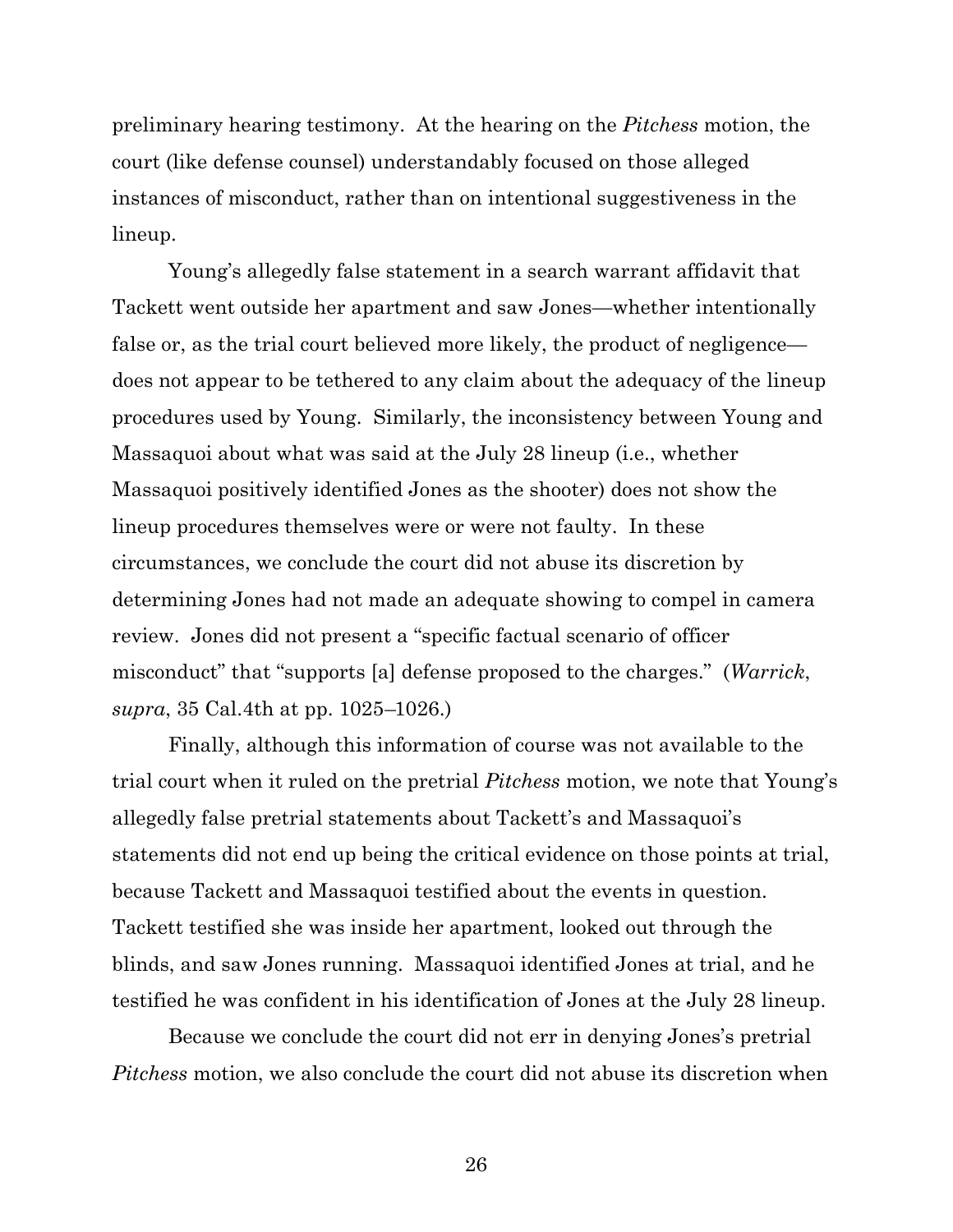it denied Jones's motion for a new trial alleging in part that the pretrial *Pitchess* ruling was error. Jones's appellate argument that information developed during trial supported in camera review does not establish that the court's pretrial ruling was an error supporting a grant of a new trial.

Finally, we reject Jones's claim that his trial counsel provided ineffective assistance by failing to renew the *Pitchess* motion during trial. Jones notes that during trial, the parties stipulated that Massaquoi told a deputy district attorney that in the July 28 lineup he picked the person who "looked most like the suspect out of the six photos," but that he "was not very confident in his selection." The parties also stipulated that no police report indicated that Massaquoi told any officer he saw Jones on the night of the shooting, which was relevant because in the same search warrant affidavit that included Young's challenged statement about Tackett, Young arguably suggested incorrectly that Massaquoi knew the suspect's name or had identified Jones by name.

In our view, these developments, while perhaps bolstering Jones's ability to challenge Young's veracity generally, did not substantially strengthen his prospects of establishing good cause for in camera review of police personnel records under the standards outlined above in our discussion of the pretrial *Pitchess* motion. We cannot conclude that counsel, by not raising the *Pitchess* issue again during trial, rendered constitutionally deficient performance for purposes of an ineffective assistance of counsel claim. (See *Strickland v. Washington* (1984) 466 U.S. 668, 688 [defendant claiming ineffective assistance must show "counsel's representation fell below an objective standard of reasonableness"].)

#### **C.** *The Need for a Remand for Resentencing*

Jones argues in his opening brief that we should remand for resentencing because two recent legislative enactments—Senate Bill No. 620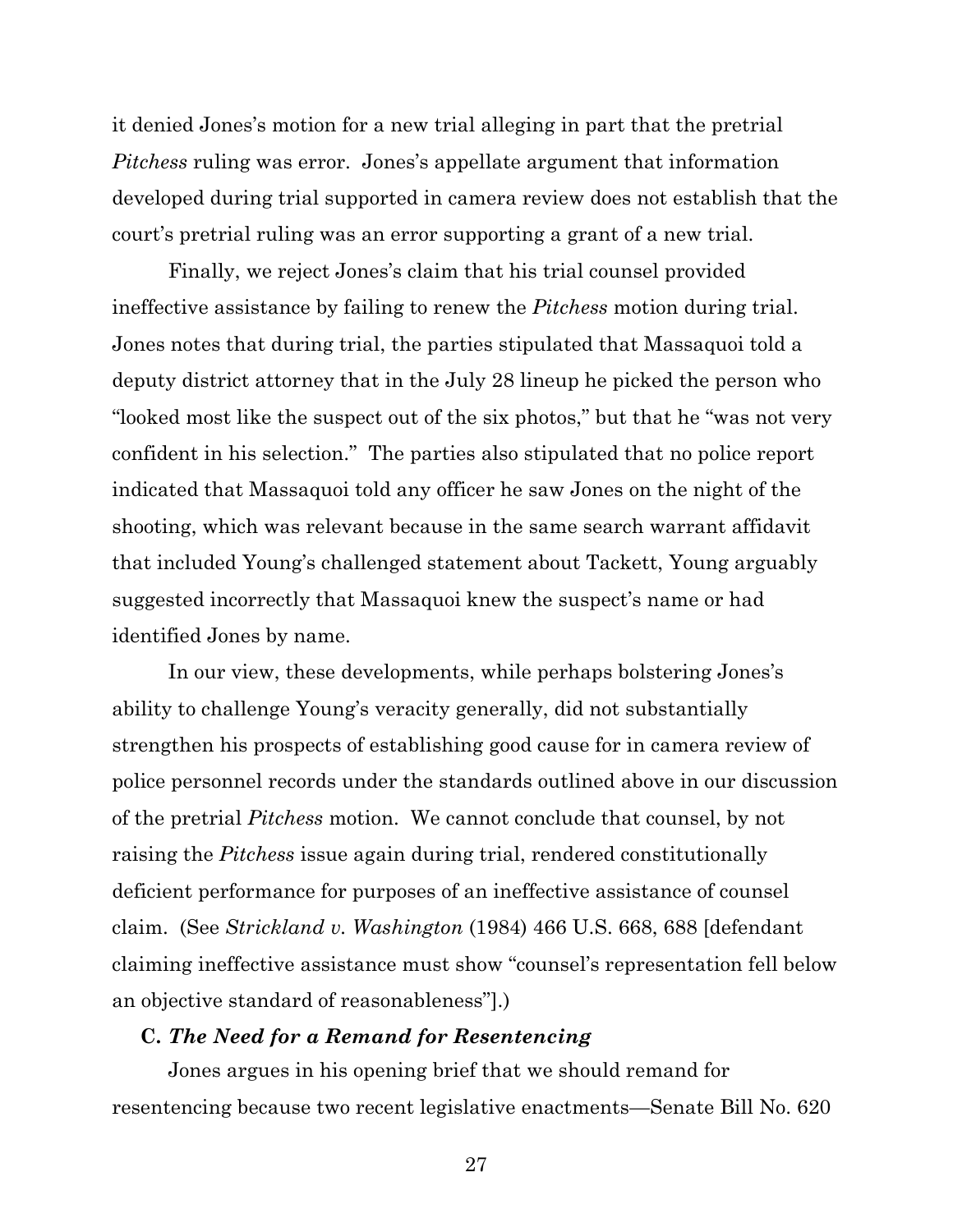and Senate Bill No. 1393 (which took effect in 2018 and 2019, respectively) confer discretion on the trial court to strike the firearm and prior serious felony enhancements it imposed at sentencing in 2020. <sup>10</sup> In a supplemental brief, Jones contends a remand for resentencing is also necessary in light of more recent legislation that took effect on January 1, 2022, and modified applicable sentencing statutes, specifically sections 1170, subdivision (b), and 654. The Attorney General agrees the latter set of legislative enactments— Senate Bill No. 567 and Assembly Bill No. 518—apply retroactively and that this court should remand for resentencing.

We conclude that, because of the postsentencing changes in the law effected by Senate Bill No. 567 (2021–2022 Reg. Sess.) (Senate Bill 567) and Assembly Bill No. 518 (2021–2022 Reg. Sess.) (Assembly Bill 518), a remand for a full resentencing is necessary. At that resentencing, Jones may present arguments as to any sentencing issue, including as to whether the firearm and prior serious felony enhancements should be imposed. We therefore need not address the parties' contentions as to whether the earlier enactments that specifically pertain to enhancements (Senate Bill 620 and Senate Bill 1393, both of which took effect before Jones was sentenced) would themselves provide a basis for a remand for resentencing.

<sup>10</sup> Senate Bill No. 620 (2017–2018 Reg. Sess.) (Senate Bill 620), which took effect on January 1, 2018, amended sections 12022.5 and 12022.53 to provide that a sentencing court has discretion to strike or dismiss the firearm enhancements authorized by those sections. (§§ 12022.5, subd. (c), 12022.53, subd. (h); Stats. 2017, ch. 682, §§ 1, 2; see *People v. Woods* (2018) 19 Cal.App.5th 1080, 1090.) Senate Bill No. 1393 (2017–2018 Reg. Sess.) (Senate Bill 1393) became effective a year later, on January 1, 2019, and amended sections 667, subdivision (a), and 1385, subdivision (b), to give a trial court the authority to strike or dismiss a prior serious felony enhancement. (Stats. 2018, ch. 1013, §§ 1, 2; see *People v. Stamps* (2020) 9 Cal.5th 685, 702.)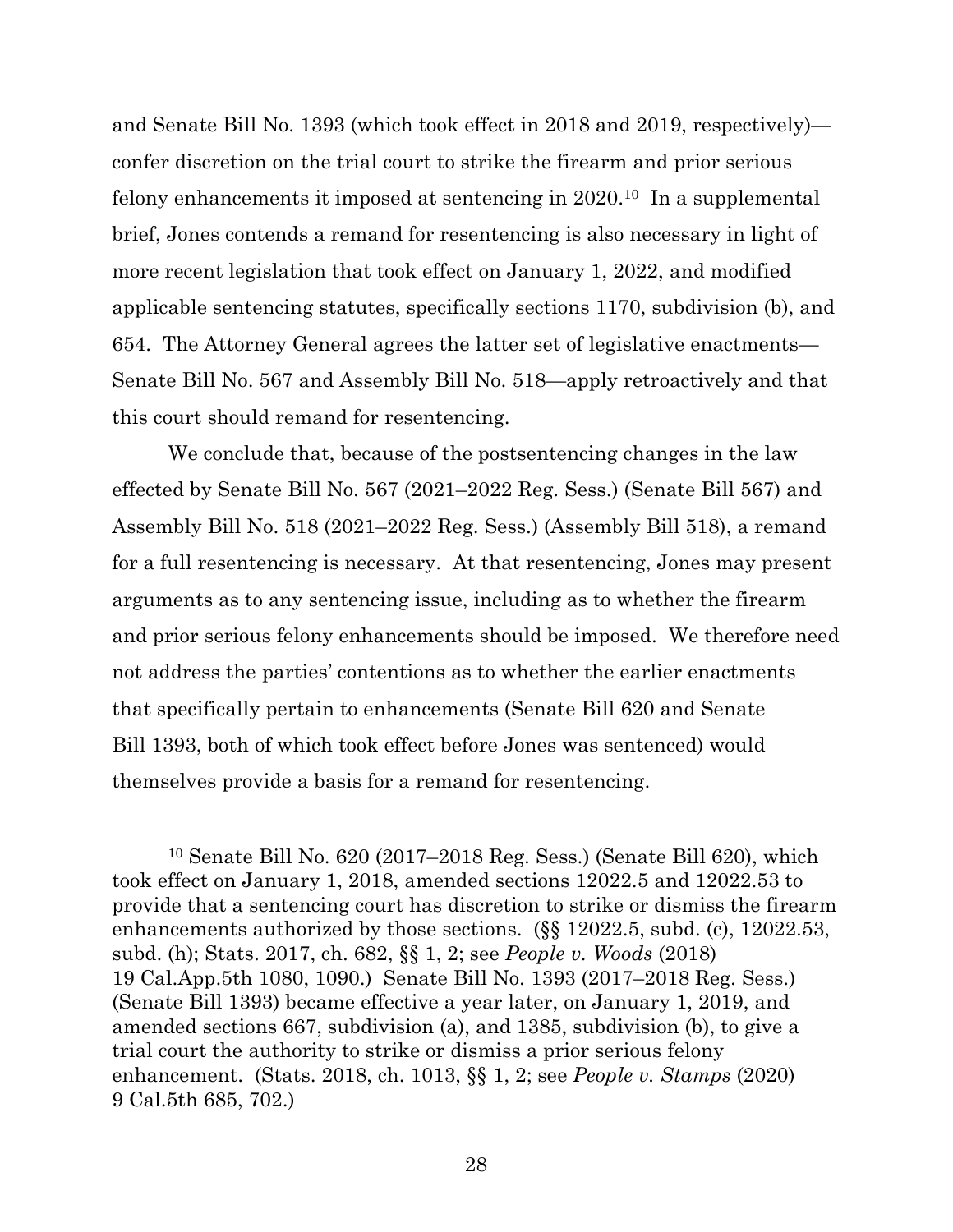Turning to the more recent legislation, Senate Bill 567 amended section 1170, subdivision (b), to specify that, when a sentencing court chooses a term from a statutory triad, the chosen term shall not exceed the middle term, unless the facts supporting the aggravating circumstances are (1) established by the defendant's stipulation to them, (2) proven to a jury (or to a court, if jury is waived) beyond a reasonable doubt, or (3) based on prior convictions evidenced by a certified record of conviction. (Stats. 2021, ch. 731,  $\S\S 1.3, 3(c)$ , adding  $\S 1170$ , subd. (b)(1)–(3), by amendment.) Jones contends the court imposed the upper term for count 1 based on grounds that do not meet these requirements. Senate Bill 567 also added a provision that requires the court to impose the low term if the defendant's psychological, physical, or childhood trauma was a contributing factor in the commission of the offense, "unless the court finds that the aggravating circumstances outweigh the mitigating circumstances [so] that imposition of the lower term would be contrary to the interests of justice." (Stats. 2021, ch. 731, §§ 1.3, 3(c), adding § 1170, subd. (b)(6), by amendment.)<sup>11</sup> As to this latter provision,

<sup>11</sup> The parties cite Assembly Bill No. 124 (2021–2022 Reg. Sess.) (Assembly Bill 124) as having amended Penal Code section 1170 to add this latter provision. As we read the legislation, however, it is Senate Bill 567 that added subdivision (b)(6) to the statute. (Stats. 2021, ch. 731, §§ 1.3, 3(c).) Senate Bill 567, Assembly Bill 124, and one other bill (Assembly Bill No. 1540 (2021–2022 Reg. Sess.) (Assembly Bill 1540)), all of which were introduced in the first year of the 2021–2022 legislative term, proposed various changes to the Penal Code, including amendments to section 1170. All three bills were passed by the Legislature in September 2021 and approved by the Governor on October 8, 2021. (See Stats. 2021, ch. 695, § 5 [Assembly Bill 124], effective Jan. 1, 2022; Stats. 2021, ch. 719, § 2 [Assembly Bill 1540], effective Jan. 1, 2022; Stats. 2021, ch. 731, § 1.3 [Senate Bill 567], effective Jan. 1, 2022.) The three bills overlapped in that they proposed similar but not identical amendments to section 1170. But because Senate Bill 567 was the last bill signed by the Governor and bears the highest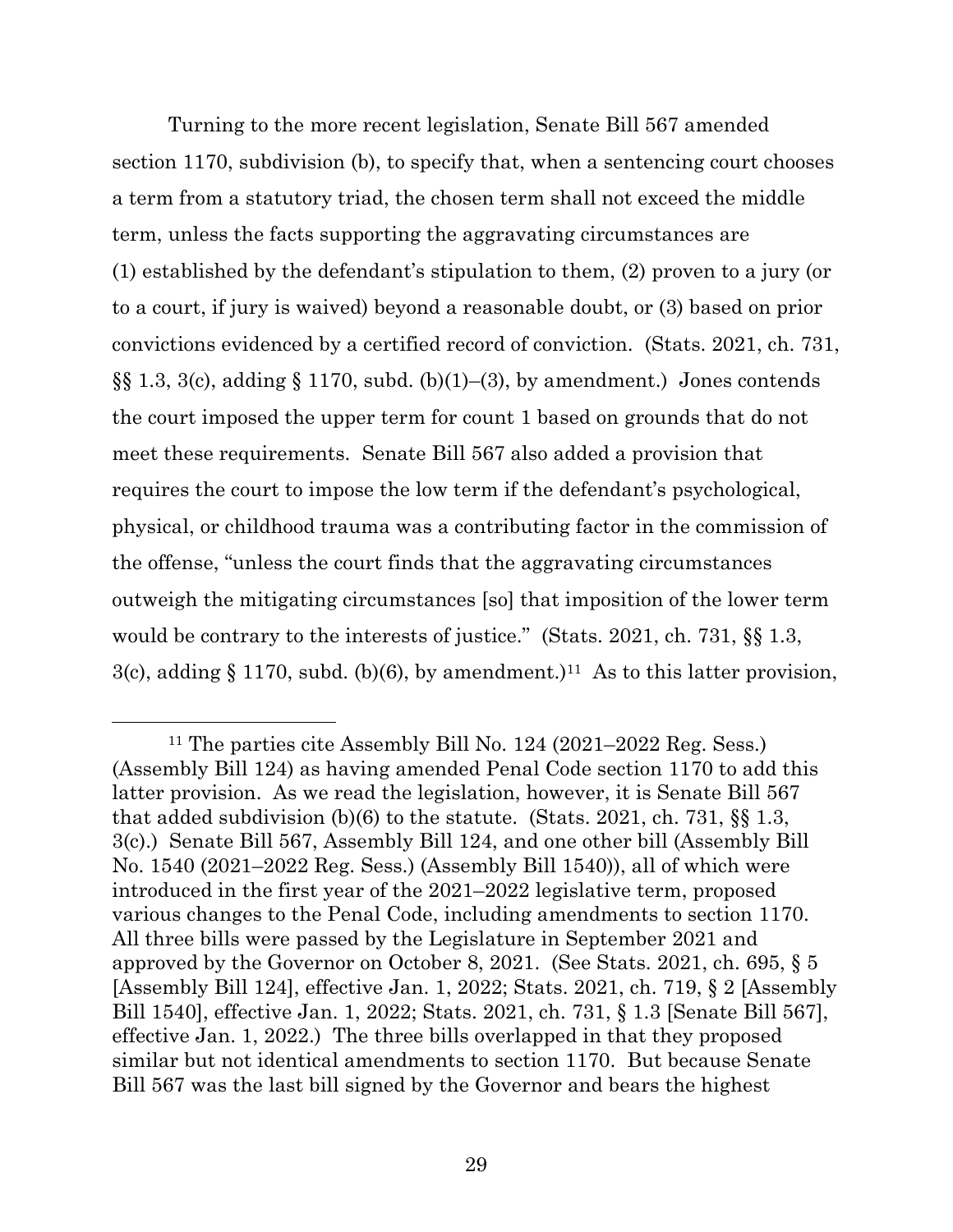Jones states in his supplemental brief that a probation report refers to statements by Jones that his father was charged with murdering his mother and that Jones dropped out of high school in 12th grade following her death.

Another recent enactment, Assembly Bill 518, amended section 654, subdivision (a), to provide in relevant part: "An act or omission that is punishable in different ways by different provisions of law may be punished under either of such provisions, but in no case shall the act or omission be punished under more than one provision." (Stats. 2021, ch. 441, § 1.) Previously, under section 654 "the sentencing court was required to impose the sentence that 'provides for the longest potential term of imprisonment' and stay execution of the other term. [Citation.] . . . [S]ection 654 now provides the trial court with discretion to impose and execute the sentence of either term, which could result in the trial court imposing and executing the shorter sentence rather than the longer sentence." (*People v. Mani* (2022) 74 Cal.App.5th 343, 379.)

The parties agree aspects of Jones's sentence are potentially affected by these amendments to sections 1170, subdivision (b), and 654. The court, applying the pre-Senate Bill 567 version of section 1170, subdivision (b), imposed the upper term for the count 1 attempted murder conviction and imposed (but stayed) middle terms for counts 5, 9, and 10. And, applying the pre-Assembly Bill 518 version of section 654, the court imposed and executed the term applicable to attempted murder, while imposing but staying the terms applicable to other counts of conviction.

chapter number, its amendments to section 1170 prevail over the amendments to that code section specified in the other two bills. (Gov. Code, § 9605, subd. (b); *In re Thierry S.* (1977) 19 Cal.3d 727, 738–739; *People v. Banner* (2022) 77 Cal.App.5th 226, 243, fn. 2 (conc. & dis. opn. of Detjen, Acting  $P. J.$ ).)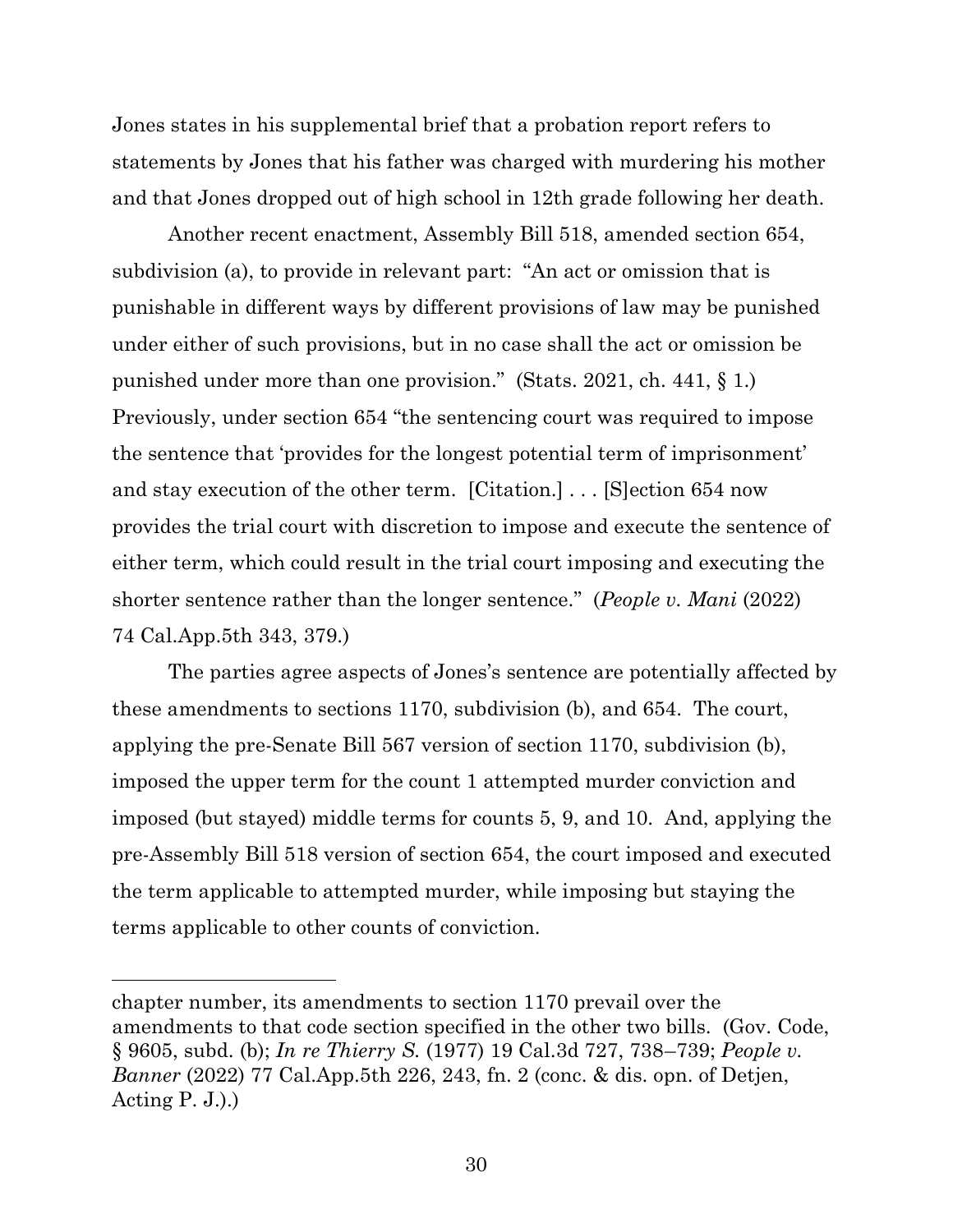We agree with the parties that Jones, whose convictions are not final, is entitled to retroactive application of the ameliorative changes effected by Senate Bill 567 and Assembly Bill 518. (*People v. Flores* (2022) 73 Cal.App.5th 1032, 1039 ["The People correctly concede the amended version of section 1170, subdivision (b) that became effective on January 1, 2022, applies retroactively in this case as an ameliorative change in the law applicable to all nonfinal convictions on appeal"]; *People v. Mani*, *supra*, 74 Cal.App.5th at p. 379 ["defendant is entitled to [the] ameliorative benefit" of Assembly Bill 518's amendment to section 654]; see *People v. Vieira* (2005) 35 Cal.4th 264, 305–306 [conviction is not final while appeal is pending].) Remand is therefore necessary for the court to resentence Jones under amended sections 1170, subdivision (b), and 654. (*Mani*, at p. 381; *Flores*, at p. 1039.)

The Attorney General, citing *People v. Buycks* (2018) 5 Cal.5th 857, 893, argues the resentencing should be a " ' "full resentencing as to all counts." ' " The full resentencing rule described in *Buycks* dictates that "when part of a sentence is stricken on review, on remand for resentencing 'a full resentencing as to all counts is appropriate, so the trial court can exercise its sentencing discretion in light of the changed circumstances.' " (*Buycks*, at p. 893; *People v. Lopez* (2020) 56 Cal.App.5th 835, 844–845, review granted Jan. 27, 2021, S265936; see *People v. Choi* (2021) 59 Cal.App.5th 753, 770 [full resentencing appropriate where certain enhancements were stricken]; *People v. Burbine* (2003) 106 Cal.App.4th 1250, 1259 [full resentencing appropriate after the reversal of one or more subordinate counts of a felony conviction].) The full resentencing rule also applies to a resentencing that occurs pursuant to the recall provisions of section 1170, subdivision (d), Proposition 36 (Gen. Elec. (Nov. 6, 2012)), or Proposition 47 (Gen. Elec.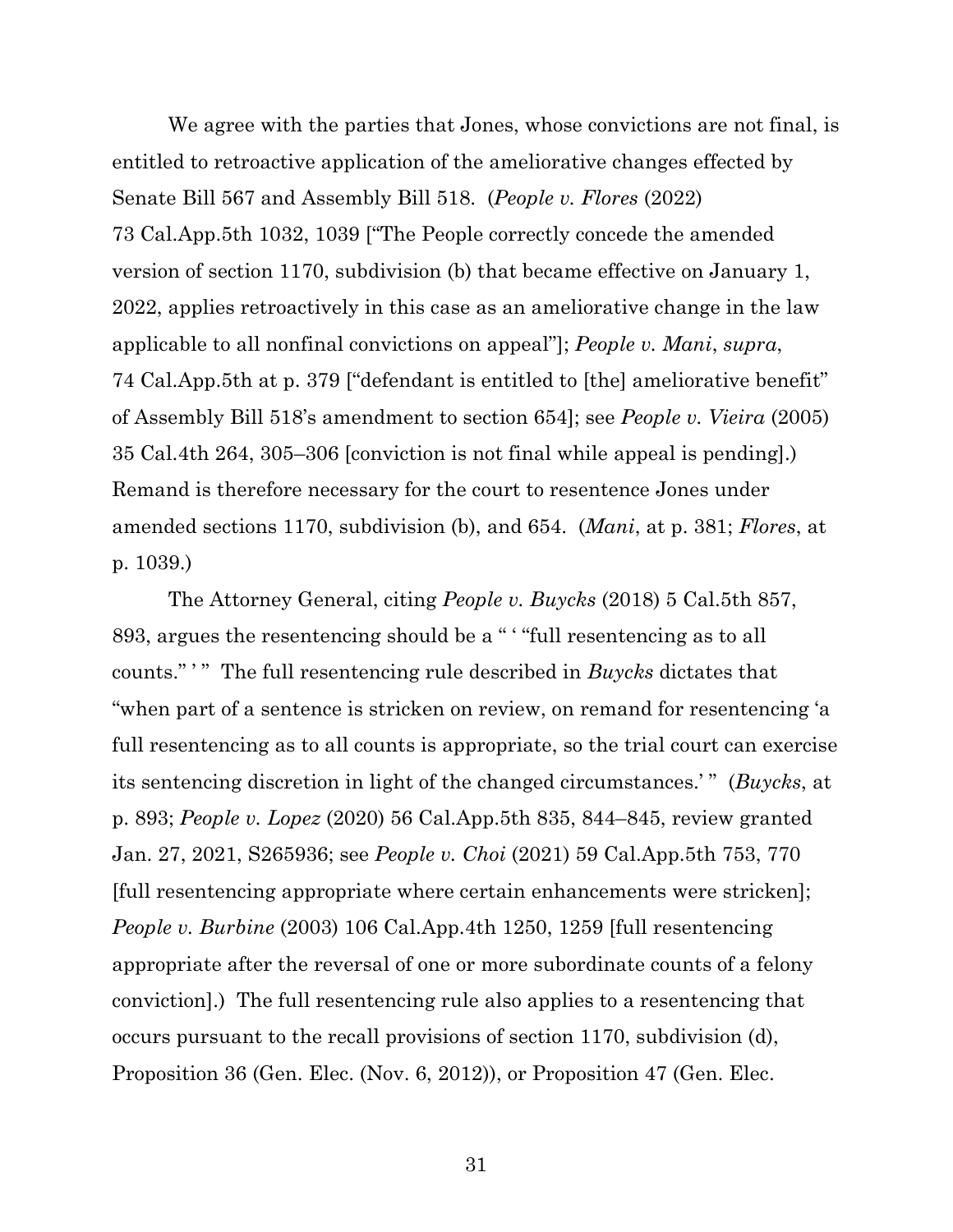(Nov. 4, 2014)). (*Buycks*, at p. 893.) A full resentencing may involve the trial court's revisiting such decisions as the selection of a principal term, whether to stay a sentence, whether to impose an upper, middle, or lower term, and whether to impose concurrent or consecutive sentences. (*People v. Valenzuela* (2019) 7 Cal.5th 415, 424–425.)

We agree with the Attorney General that a full resentencing is appropriate here. Although we are not reversing any of Jones's convictions or ruling that a portion of his sentence is invalid (and his sentence has not been recalled under the statutory provisions cited above), we conclude the need to apply amended sections 1170, subdivision (b), and 654 creates sufficiently " 'changed circumstances' " (*People v. Buycks*, *supra*, 5 Cal.5th at p. 893) to warrant a full resentencing. Application of the amended statutes will require the trial court, at a minimum, to reconsider which triad term to impose for certain counts of conviction and which terms to stay under section 654.  $(\S\ S\ 654, \text{subd. (a)}, 1170, \text{subd. (b)}(1)–(3), (6))$ . As part of that process, the court should also be free to reconsider any other components of the aggregate sentence it crafted in early 2020, which in this case included multiple counts of conviction and multiple enhancements. (*People v. Ramirez* (2019) 35 Cal.App.5th 55, 64 [" 'When a case is remanded for resentencing by an appellate court, the trial court is entitled to consider the entire sentencing scheme' "]; see *People v. Burbine*, *supra*, 106 Cal.App.4th at pp. 1257–1258 [full resentencing appropriate given the " 'interlocking nature' " and "inherently integrated nature" of felony sentencing for a multiple-count conviction].) We will remand for a full resentencing.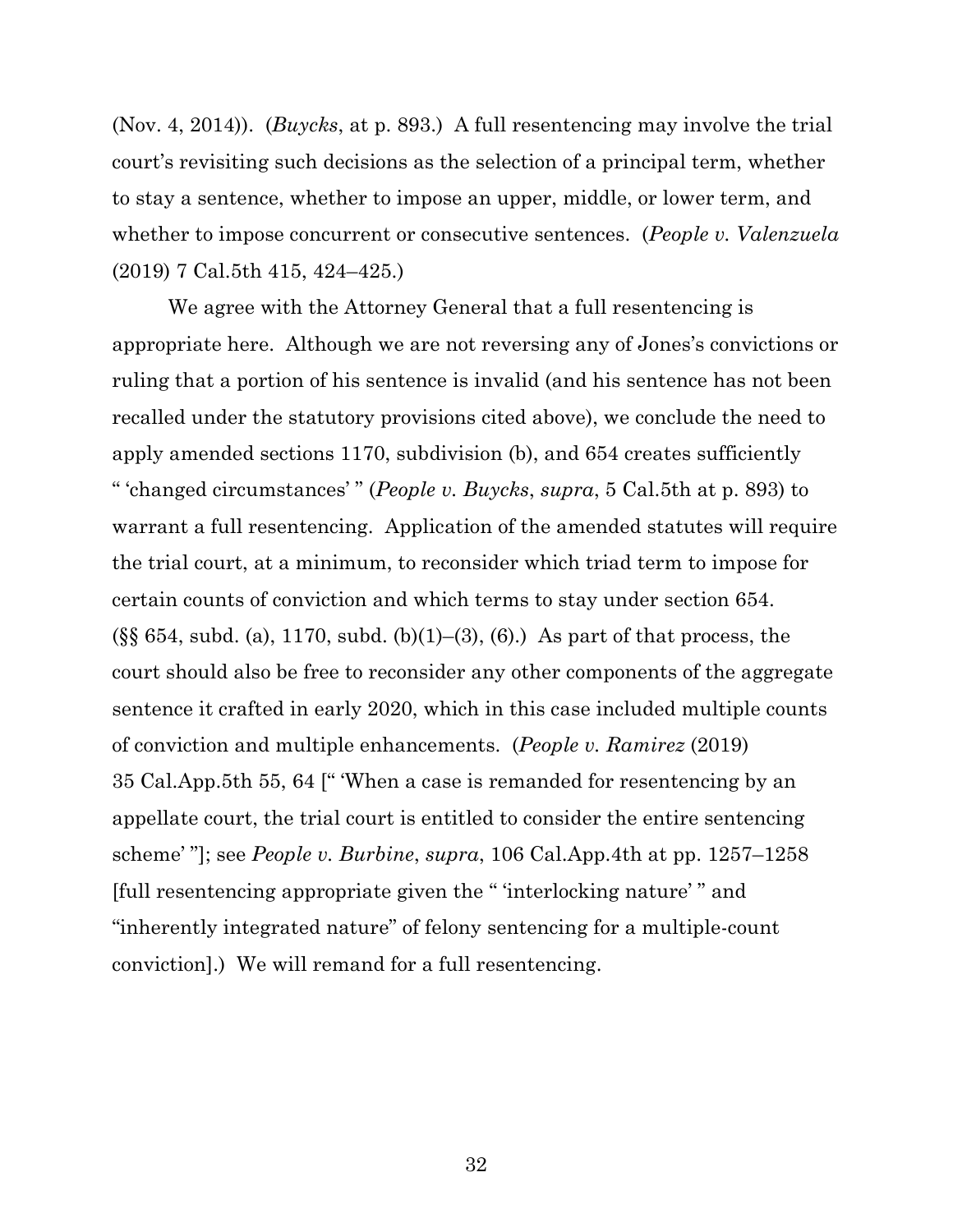# **III. DISPOSITION**

The convictions are affirmed. The sentence is vacated, and the case is remanded for resentencing. If, on resentencing, the court again imposes the five-year enhancement for a prior serious felony conviction, the abstract of judgment should reflect that enhancement was imposed under section 667, subdivision (a)(1), rather than under section 667.5, subdivision (b).

STREETER, Acting P. J.

WE CONCUR:

BROWN, J. DESAUTELS, J.\*

<sup>\*</sup> Judge of the Superior Court of California, County of Alameda, assigned by the Chief Justice pursuant to article VI, section 6 of the California Constitution.